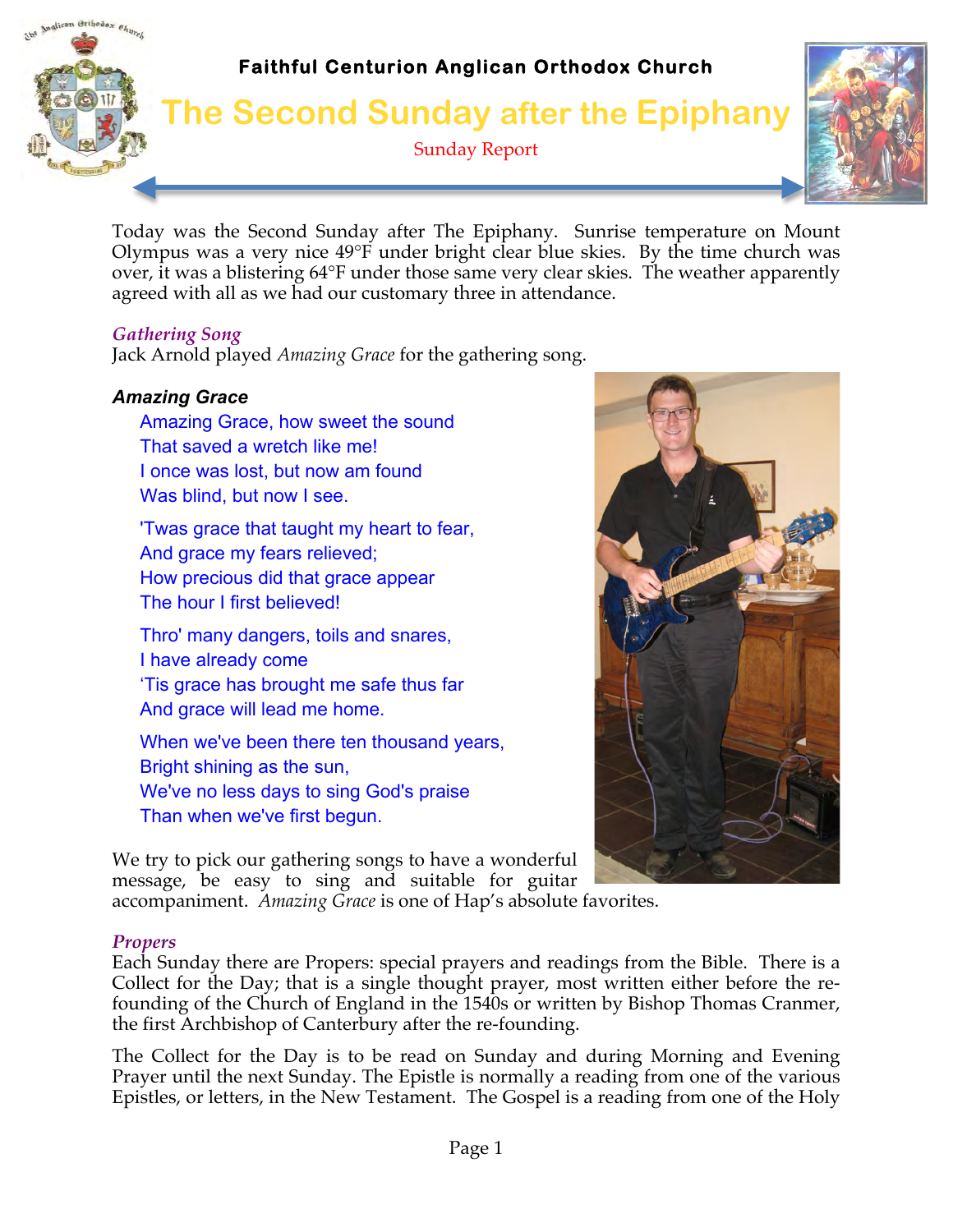Gospels, Matthew, Mark, Luke and John. The Collect is said by the minister as a prayer, the Epistle can be read by either a designated reader (as we do in our church) or by one of the ministers and the Holy Gospel, which during the service in our church is read by an ordained minister or our Deacon Striker.

The propers are the same each year, except if a Red Letter Feast, that is one with propers in the prayerbook, falls on a Sunday, then those propers are to be read instead, except in a White Season, where it is put off. Red Letter Feasts, so called because in the Altar Prayerbooks the titles are in red, are special days. Most of the Red Letter Feasts are dedicated to early saints instrumental in the development of the church, others to special events. Some days are particularly special and the Collect for that day is to be used for an octave (eight days) or an entire season, like Advent or Lent.

The Propers are found on Page 111-112 with the Collect first:

## The Second Sunday after The Epiphany.

*The Collect.*

**LMIGHTY** and everlasting God, who dost govern all things in heaven and earth; **ALMIGHTY** and everlasting God, who dost govern all things in heaven and earth;<br>Mercifully hear the supplications of thy people, and grant us thy peace all the days of our life; through Jesus Christ our Lord. *Amen.*

Dru Arnold read the Epistle for today, which came from the Twelfth Chapter of Paul's

letter to the Romans beginning at the Sixth Verse. As Paul often does, he gives guidance on what God would have us do. He notes that each of us have differing talents, skills and resources. What God wants us to do is use all of what He gave us to further His will and His way, so that we might be truly happy here on earth. To be gracious and hospitable to those around us, to remember each of us are equal in God's eye.

**AVING** then gifts differing according to the grace that is given to us, whether prophecy, let us **PRONUNG** then gifts differing according to the grace that is given to us, whether prophecy, let us prophesy according to the proportion of faith; or ministry, let us wait on our ministering; or he that teacheth, on teaching; or he that exhorteth, on exhortation: he that giveth, let him do it with simplicity; he that ruleth, with



diligence; he that sheweth mercy, with cheerfulness. Let love be without dissimulation. Abhor that which is evil; cleave to that which is good. Be kindly affectioned one to another with brotherly love; in honour preferring one another; not slothful in business; fervent in spirit; serving the Lord; rejoicing in hope; patient in tribulation; continuing instant in prayer; distributing to the necessity of saints; given to hospitality. Bless them which persecute you: bless, and curse not. Rejoice with them that do rejoice, and weep with them that weep. Be of the same mind one toward another. Mind not high things, but condescend to men of low estate.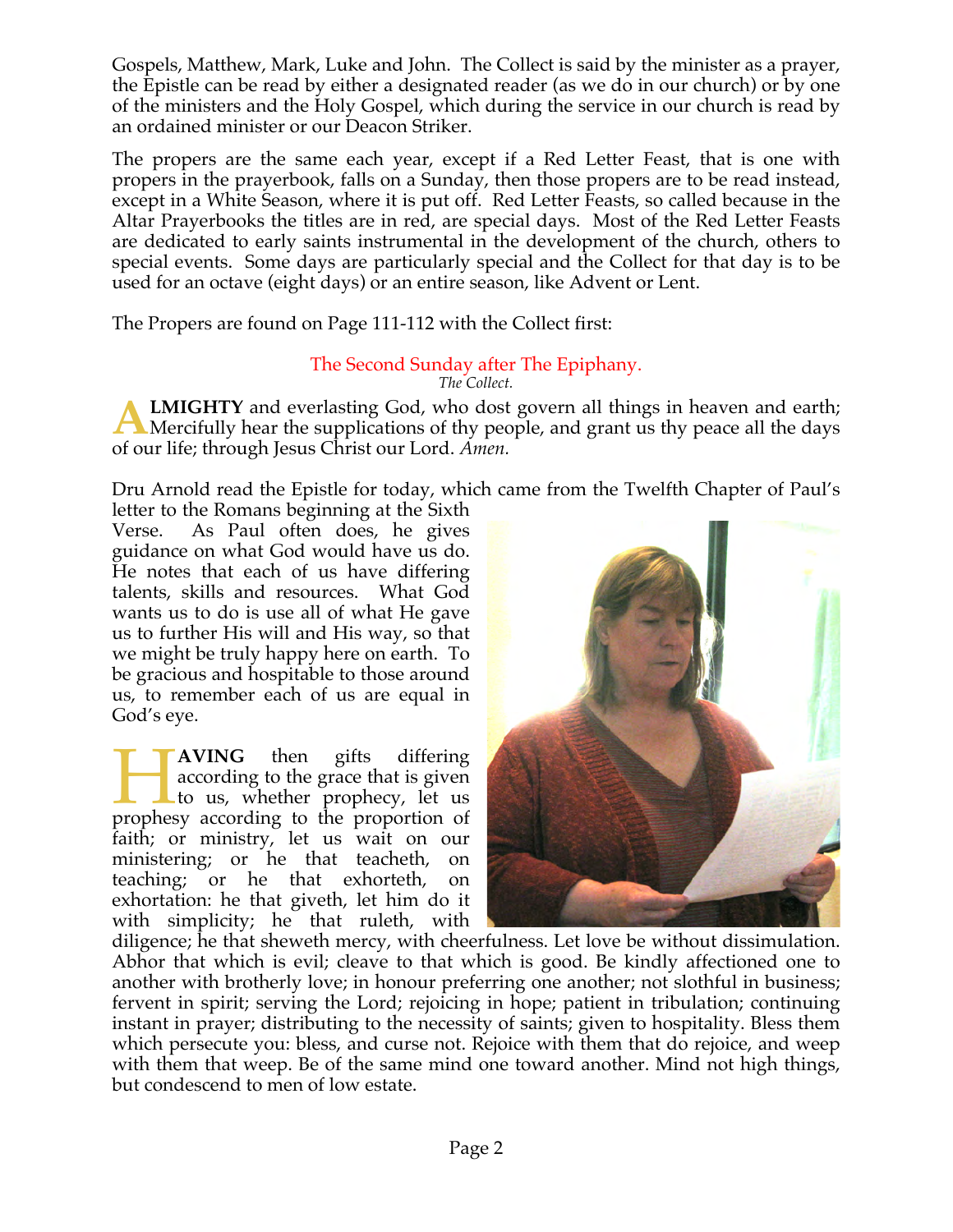Hap Arnold read the Holy Gospel for today which came from the beginning of the



Gospel according to St. Mark, the First Chapter, beginning at the First Verse. This is the very first of the New Testament, a New Covenant or agreement with God. It tells the story of "the beginning of the gospel of Jesus Christ, the Son of God." It talks of John the Baptist, who God sends as His "messenger before thy face, which shall prepare thy way before thee. The voice of one crying in the wilderness, Prepare ye the way of the Lord, make his paths straight. John did baptize in the wilderness, and preach the baptism of repentance for the remission of sins." And the people came to John "and were all baptized of him in the river of Jordan, confessing their sins." But, as a harbinger the One to come, John told them of the One coming " the latchet of whose shoes I am not worthy to stoop down and unloose." He told

them of the Holy Ghost. When Jesus, in His submission as a man to God came to John for baptism, as he came out of the water, "the heavens opened, and the Spirit, like a dove, descending upon him: and there came a voice from heaven, saying, Thou art my beloved Son, in whom I am well pleased."

**HE** beginning of the gospel of Jesus Christ, the Son of God; as it is written in the prophets, Behold, I send my messenger before thy face, which shall prepare thy way before thee. The voice of one crying in the wilderness, Prepare ye the way of **THE** beginning of the gospel of Jesus Christ, the Son of God; as it is written in the prophets, Behold, I send my messenger before thy face, which shall prepare thy way before thee. The voice of one crying in the wilderne baptism of repentance for the remission of sins. And there went out unto him all the land of Judæa, and they of Jerusalem, and were all baptized of him in the river of Jordan, confessing their sins. And John was clothed with camel's hair, and with a girdle of a skin about his loins; and he did eat locusts and wild honey; and preached, saying, There cometh one mightier than I after me, the latchet of whose shoes I am not worthy to stoop down and unloose. I indeed have baptized you with water: but he shall baptize you with the Holy Ghost. And it came to pass in those days, that Jesus came from Nazareth of Galilee, and was baptized of John in Jordan. And straightway coming up out of the water, he saw the heavens opened, and the Spirit, like a dove, descending upon him: and there came a voice from heaven, saying, Thou art my beloved Son, in whom I am well pleased.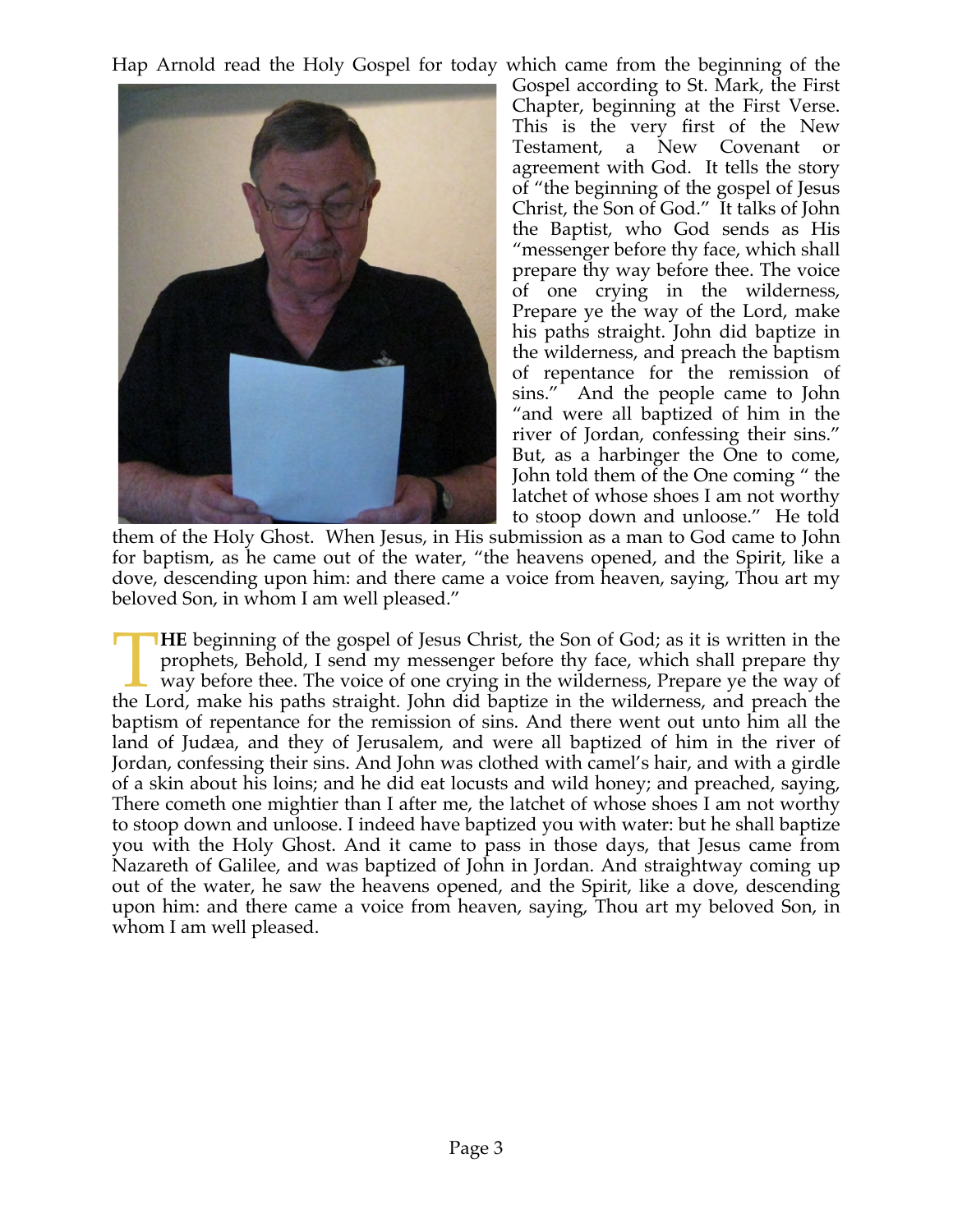### *Sermon – Reverend Deacon Jack Arnold - Time and Action*

Today's sermon brought the Collect, Epistle and Gospel together and is partly

contained in the forewords above.

Consider these words from the Collect:

… hear the supplications of thy people, and grant us thy peace …

In the Collect, we are asking God to listen to us and give us His peace in our hearts. God is perfect. He hears us when we pray, God hears us when we call Him. This Collect is really to remind us that when we pray to Him, we need to listen to Him. To often we ask Him what to do, when He tells us what He wants us to do, it is not what we want, so we don't hear. After all, there are none so deaf as those who will not hear. So, the question is not, Does God hear



our supplication? Rather the question is, Do we hear His answer and abide by it? Do we listen when His answer is not what we want but what we need? We think that he doesn't answer, but that is often because we are deaf to His answer through our own condition of being poor, sinful creatures that need His forgiveness desperately. If we open our hearts and minds, then we will hear Him. Will we let him in to our hearts for this to happen? It has to start with us letting Him in, and then we will hear His answer loud and clear.

We all have some talent; each has something they do better than others. Paul reminds us for the church, on any organization for that matter, to succeed, we must do what needs to be done, working hard, honestly, cheerfully, looking for no public praise, being kind to all. Everybody needs to utilize their talents according to the needs of the church, not to somebody elses talents, but their talents. Everybody has a talent of some sort, be it musically, talking (being a good with people). Almost anything else that can be used for His Glory is a talent. Sometimes, we fail to remember that for the team to be successful, each person needs to do the job they do best to the best of their ability; not necessarily the one they like best the way they want to do it at the pace they enjoy. The reward of a job well done in and of itself should be sufficient. We should not be giving of ourselves to God, so that we can get praise and recognition. That is not giving; it is selling. And that would not be truly giving from the heart as is God's desire. That would be using the talents He has loaned to us for our own wants and ends, which would not be becoming of the Christians we are called to be, the New Men we are called to be.

At the same time, though we should not look for praise for our own work, we should look for reasons to praise and encourage others. We need to recognize hard work, sacrifice, thoughtfulness and talent in others, remark on it and praise the use thereof! That which is rewarded most is that which grows best.

Even God Himself, looking on His Son's baptism remarked for all to hear, "Thou art my beloved Son, in whom I am well pleased."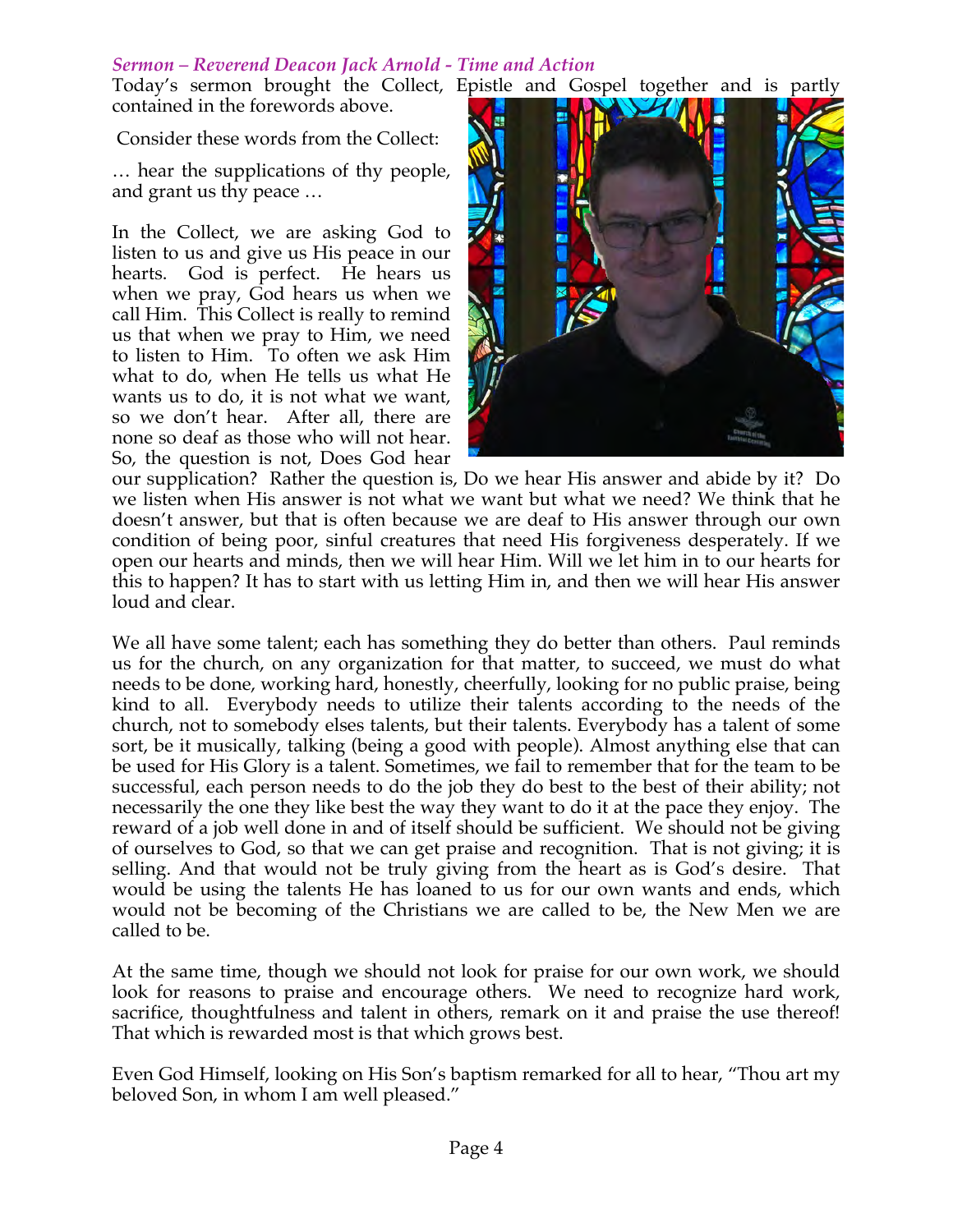How oft do we praise the actions of others? To often we are quick to criticize the failings of others. We must understand that while it is valuable to know when we fall short, people strive the most for praise of those whose opinion they value.

When you hear those words, "Thou art my beloved Son, in whom I am well pleased," remember to use them yourself. Lead others to God, don't point the way.

## **Be of God - Live of God - Act of God**

#### *Bishop Ogles' Sermon*

We are oft fortunate to get copies of Bishop Jerry's sermon notes. Today is one of those Sundays. Today's sermon starts off with the collect, and

like always, it will give you a lot to consider in your heart.

#### **Sermon Notes**

Second Sunday after The Epiphany 20 January 2013, Anno Domini

### The Second Sunday after The Epiphany. *The Collect.*

**LMIGHTY** and everlasting God, who dost govern all things in heaven and earth; Mercifully hear the supplications of thy people, and grant us thy peace all the days of our life; through Jesus Christ our Lord. *Amen.* **A**



**HE** beginning of the gospel of Jesus Christ, the Son of God; as it is written in the prophets, Behold, I send my messenger before thy face, which shall prepare thy way before thee. The voice of one crying in the wilderness, Prepare ye the way of **THE** beginning of the gospel of Jesus Christ, the Son of God; as it is written in the prophets, Behold, I send my messenger before thy face, which shall prepare thy way before thee. The voice of one crying in the wilderne baptism of repentance for the remission of sins. And there went out unto him all the land of Judæa, and they of Jerusalem, and were all baptized of him in the river of Jordan, confessing their sins. And John was clothed with camel's hair, and with a girdle of a skin about his loins; and he did eat locusts and wild honey; and preached, saying, There cometh one mightier than I after me, the latchet of whose shoes I am not worthy to stoop down and unloose. I indeed have baptized you with water: but he shall baptize you with the Holy Ghost. And it came to pass in those days, that Jesus came from Nazareth of Galilee, and was baptized of John in Jordan. And straightway coming up out of the water, he saw the heavens opened, and the Spirit, like a dove, descending upon him: and there came a voice from heaven, saying, Thou art my beloved Son, in whom I am well pleased.

 It is unlikely anyone hearing this sermon can remember the day they were born. With what words could you have remembered, since you had no words in your mind at the moment of your birth? But we all remember the day Christ was born in Bethlehem – and that was even before our own birth. How is that we know? Because God has provided His Word for us to know and to understand. But even having God's Word, and knowing it intellectually, does not mean that we truly **KNOW** His Word and, furthermore, know Him! If you believe that you came into being the day of your birth, you would be wrong. You were conceived some months earlier; and if you believe that you came into being at the moment of conception, you would be wrong again because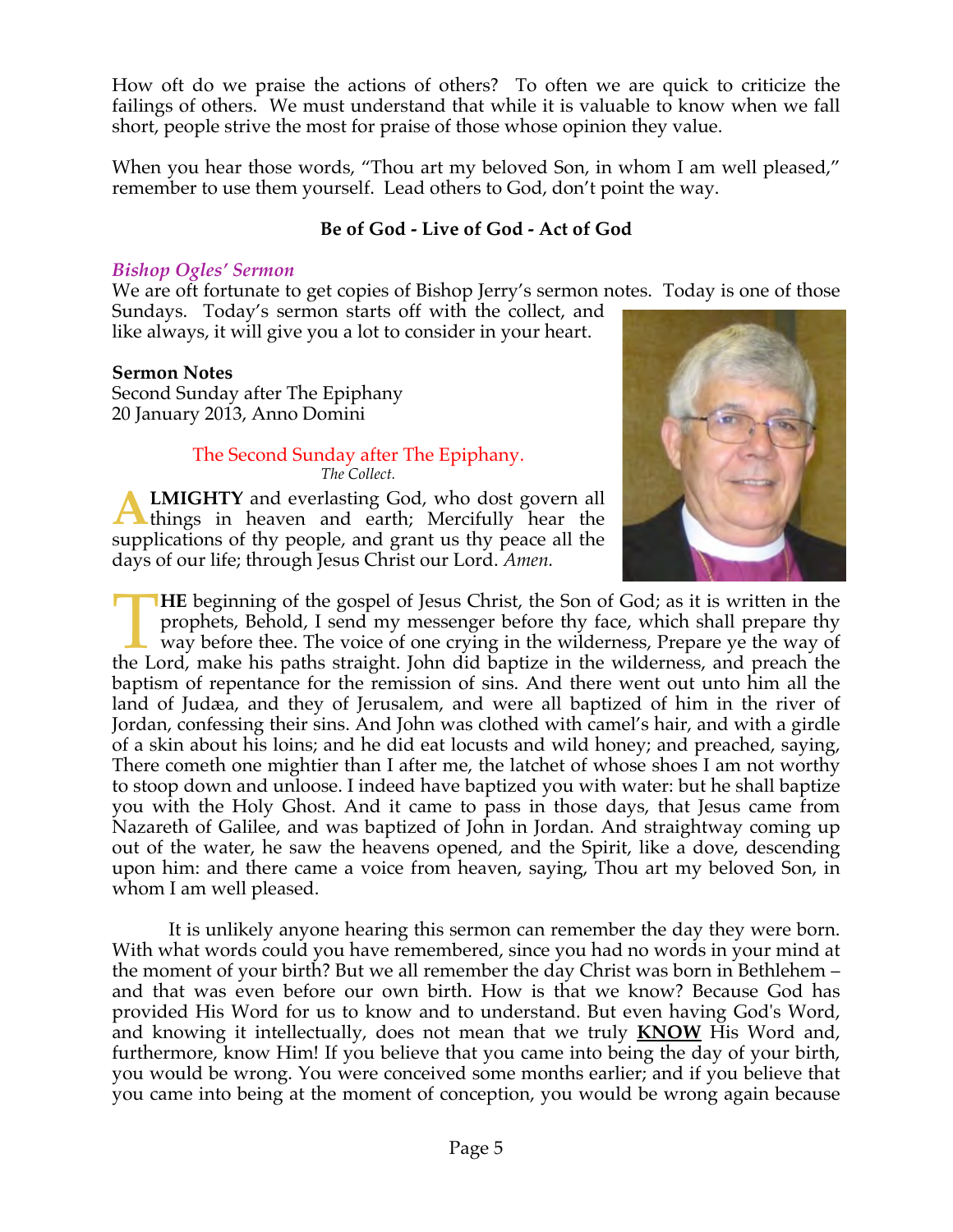God knew you and conceived of you in the great eternities past. *According as he hath chosen us in him before the foundation of the world, that we should be holy and without blame before him in love: Having predestinated us unto the adoption of children by Jesus Christ to himself, according to the good pleasure of his will* . (Eph 1:4- 5) So what does St. Mark the apostle mean in his opening remarks in verse 1 of our text: *The beginning of the gospel of Jesus Christ, the Son of God*?

First of all, Mark does not mean this account to be the Gospel of St Mark (though for simplicity, we call it that). He means the beginning of the Gospel of Jesus Christ insofar as we can know it. It is the revelation of beautiful truths that have existed forever, but revealed to us in the time of God's own choosing. It does not mean, for example, the beginning of Jesus Christ, for He has eternally existed with the Father, and the Holy Ghost. "*In the beginning was the Word, and the Word was with God, and the Word WAS God*!" (John 1:1) In fulfillment of the promise of God to Abraham and His spiritual Seed, Christ came in the fullness of time to fulfill all things spoken of Him by the prophets.

 When raveling to a new land, every great sovereign is preceded by emissaries who prepare the way for his visit, make all arrangements for his reception by the host people, and send out news (such as the Gospel news) of his coming. The emissary sent should reflect, though imperfectly, the nature of the Sovereign who comes. If the Sovereign takes particular interest in the poor and downcast, so should the emissary in selecting his schedule of events, insure that the Way is made ready so that those, especially, will have opportunity to be introduced to Him. The old prophets spoke profusely of this coming Sovereign, but they also spoke uncommonly often of His emissary. *The voice of him that crieth in the wilderness, Prepare ye the way of the LORD, make straight in the desert a highway for our God*. (Isaiah 40:3) and, *Behold, I will send my messenger, and he shall prepare the way before me: and the Lord, whom ye seek, shall suddenly come to his temple, even the messenger of the covenant, whom ye delight in: behold, he shall come, saith the LORD of hosts*. (Mal 3:1) Truth is unquenchable and it resounds, not only across great distances, but also across the ages of time. So it is meet and right that Mark should echo and remind us of the great prophecies of one called John the Baptist: *The voice of one crying in the wilderness, Prepare ye the way of the Lord, make his paths straight.*

 I have always been struck by this clear and precise description of John the Baptist. He is one who cries, not among the false lights of the city, but in the Wilderness. If men will come to hear a "voice crying in the wilderness" then they must have a serious reason to leave the comfort of Jerusalem and come. They either are drawn by the promptings of the Holy Spirit (for those hearts whose soils are rich to bear fruit), or by the spirit of anti-Christ who sends out his spies to learn of ways to stem the rising hopes of the people in a Redeemer. We have the same among us today in both kinds – and they are **IN** the Church more than **OUTSIDE** it. The dress of John the Baptist would have met with serious disdain from the First churches of today. *And the same John had his raiment of camel's hair, and a leathern girdle about his loins; and his meat was locusts and wild honey*. (Matt 3:4) There certainly was nothing special about John's appearance, but there certainly was something of an overriding importance in his message! He was a burden on none that he taught, unlike many modern seekers of filthy lucre. No one brought him steak and wine – he ate locusts and honey. He wore neither Armani, nor Gucci, suits but, rather, a robe of camel's hair and a leather girdle about his loins. The Pharisees and Jewish rulers must have been in a pickle to understand John. He appeared so very low and common, but what of these wondrous words that he spoke which so completely enthralled the crowds who flocked to hear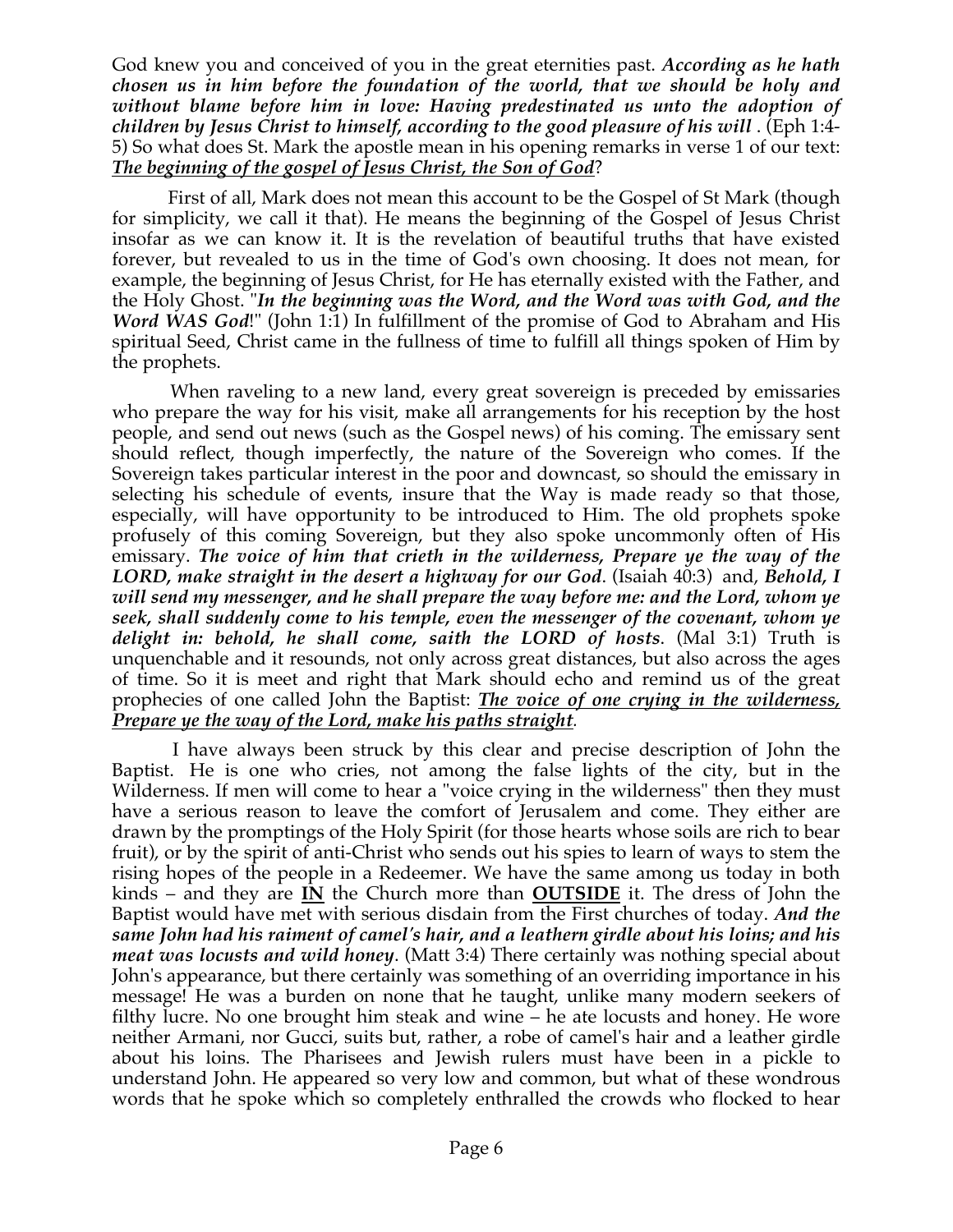him in the Wilderness? They simply could not lower their dignity from the dunghill of religious sophistry to the pinnacle of simple righteousness and truth found in John's preaching.

 John did not simply speak in even tones when he preached – he roared the message of the coming Savior as one "*crying in the Wilderness*." The message was to ALL who believed – not the ones who failed of faith and good will. The dark chambers of the heart were opened in the bosoms of many men and women to a new Voice – a new Truth (to them) of hope and wonder. Yet, it was not in the polished halls of the Temple at Jerusalem that they first learned of this hope – it was in the lonely Wilderness. Have you ever considered how much more clearly one can hear the Voice of God in a quiet place as opposed to the hustle and bustle of the city? The point of John's preaching in the Wilderness that most touches my heart is the fact that all who ever preached the Gospel before, or after, were as a Voice crying in the Wilderness. Perchance, one is easily enticed to go to the city square to hear a speaker; but they will not travel into the Wilderness to hear the words of a man dressed in camel's hair and a leather girdle unless there is something mighty special about his message. Did I say HIS message? I should have said "the Gospel of Jesus Christ." THAT message is worth travelling into the Wilderness to hear. If you are a minister of God, or a devoted witness, you, too, will be as a Voice crying in the Wilderness, calling men and women to the **HIGHWAY** – not the **BROAD** and **DESCENDING** Way – of the Lord. *Enter ye in at the strait gate: for wide is the gate, and broad is the way, that leadeth to destruction, and many there be which go in thereat: Because strait is the gate, and narrow is the way, which leadeth unto life, and few there be that find it.* (Matt 7:13-14)

 If a man preaches the whole counsel of God, even with great love, the city crowds will not flock to his audience. Therefore, I hope that the ministers of God will cultivate the ground, and plant the seed, without expecting great success in the eyes of the world. The world has never known the meaning of truth and joy in Christ. If the numbers of Wilderness travelers remains few, be happy for the **FEW**! We sow the seeds of the Gospel – their germination and sprouting to the sun is the responsibility of the Holy Ghost. He works in the darkness of the soil, unseen by human eye, in creating the new life in the heart of the convert.

 I love John the Baptist as my true brother! He surely is! What does one see in John that would discourage love? He speaks the truth, as any real friend would do, even when it hurts the water of our face. He is dedicated and earnest. Finally, he is **HUMBLE!** We are often lifted up with pride at our tiny successes, or even a presumed superior knowledge of the Holy Scriptures. Why should we be if the Word we have learned is not ours, but God's? *7 And preached, saying, There cometh one mightier than I after me, the latchet of whose shoes I am not worthy to stoop down and unloose. 8 I indeed have baptized you with water: but he shall baptize you with the Holy Ghost.* It was, in the time of John, the responsibility of the lowest servant in a household to unloose the shoe latchets of guests, and to wash their feet. But John, by contrast with Christ, was not even worthy to SERVE Him – and, friend, neither are you and I. If He calls us to the duty, He will MAKE us worthy through His own imputed righteousness.

It is the duty of every believer to be publicly baptized. That is the means by which, like circumcision, we come into the covenant relationship with Christ and His Church. Faith, too, must be the work of the Holy Ghost in the heart. When, by the grace of God, faith is confirmed in the "*broken and contrite heart*" the Holy Ghost has baptized that heart in the heavenlies.

*8 I indeed have baptized you with water: but he shall baptize you with the Holy Ghost.*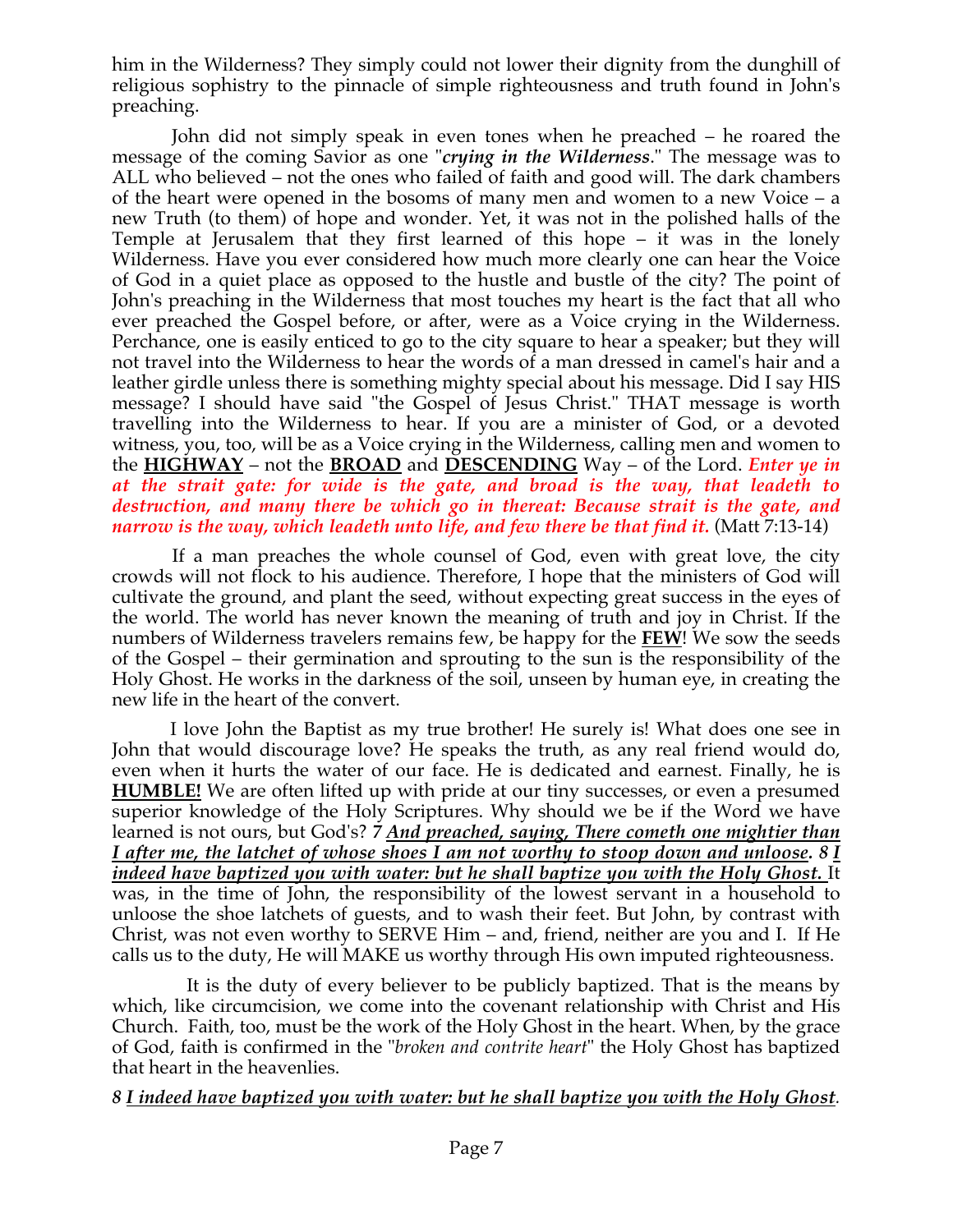It is not the outward form of baptism that is efficacious to us before God, but the inward and spiritual grace attaining thereto – else it is only a work of man's hands. It is much like the calling to the ministry and its recognition by the Church in the following ordination. If the head is ordained to preach, and the heart is not, there is no authority granted to preach. *There is one body, and one Spirit, even as ye are called in one hope of your calling; 5 One Lord, one faith, one baptism, One God and Father of all, who is above all, and through all, and in you all*. (Eph 4:4-6) Must we be baptized twice? Certainly not! There is one baptism for the remission of sins. The Holy Ghost atte4nd the believing heart in baptism just as we see that it presents Itself at the baptism of our Lord.

*9 And it came to pass in those days, that Jesus came from Nazareth of Galilee, and was baptized of John in Jordan.* "*And it came to pass*….." I love the casual manner in which God speaks of momentous events! Sure it **came to pass**, but it didn't simply come to pass as a matter of happenstance – it was foreordained from all time and eternity! When all of the stars of Heaven were drawn in perfect alignment; when all the words of the prophets had been met with fulfillment of time and purpose; when Christ had been incarnated and made a man after our physical likeness; when the approval of God the Father thundered down the halls of time – Christ was baptized by John in the unseemly little waters of Jordan. How seemingly inappropriate in the eyes of man, but altogether appropriate in the eyes of God! There was a time fixed for you coming to Christ. Do you feel that coming was accidental, or ON PURPOSE!

I hope you will notice that the presence of the Divine Trinity at the baptism of Christ….Father, Son, and Holy Ghost! *10 And straightway coming up out of the water, he saw the heavens opened, and the Spirit like a dove descending upon him: 11 And there came a voice from heaven, saying, Thou art my beloved Son, in whom I am well pleased.* The Holy Spirit descended at the moment of baptism – not a long delay of months or years afterward; and the Voice of a joyful Father thundered out of Heaven! Did you feel the love and comfort of God the Father, God the Son, and God the Holy Ghost at your baptism, or in your confirmation? Though you may not have felt it in the first, it was nonetheless, present; and certainly the Trinity was present at your confirming faith in your baptism. *I say unto you, that likewise joy shall be in heaven over one sinner that repenteth, more than over ninety and nine just persons, which need no repentance*. (Luke 15:7)

## *Bishop Dennis Campbell's Sermon*

Bishop Dennis is a brilliant speaker. He is able to take biblical precepts and make them



perfectly understandable, even to me. Oft he provides the text of his sermons and I take the utmost pleasure in passing them on:

**Peace** Psalm 99, Zechariah 8, 1 Corinthians 12:12-31 Second Sunday after Trinity January 20, 2013

Most of the Bible's teachings oppose what people would naturally expect of God. For example, we naturally expect to make peace with God through our own efforts.

We think we can make ourselves good enough for God and atone for our sins by countering them with good deeds, like charitable giving, going to church, receiving communion, or doing acts of penance. There are other ways people attempt to blot out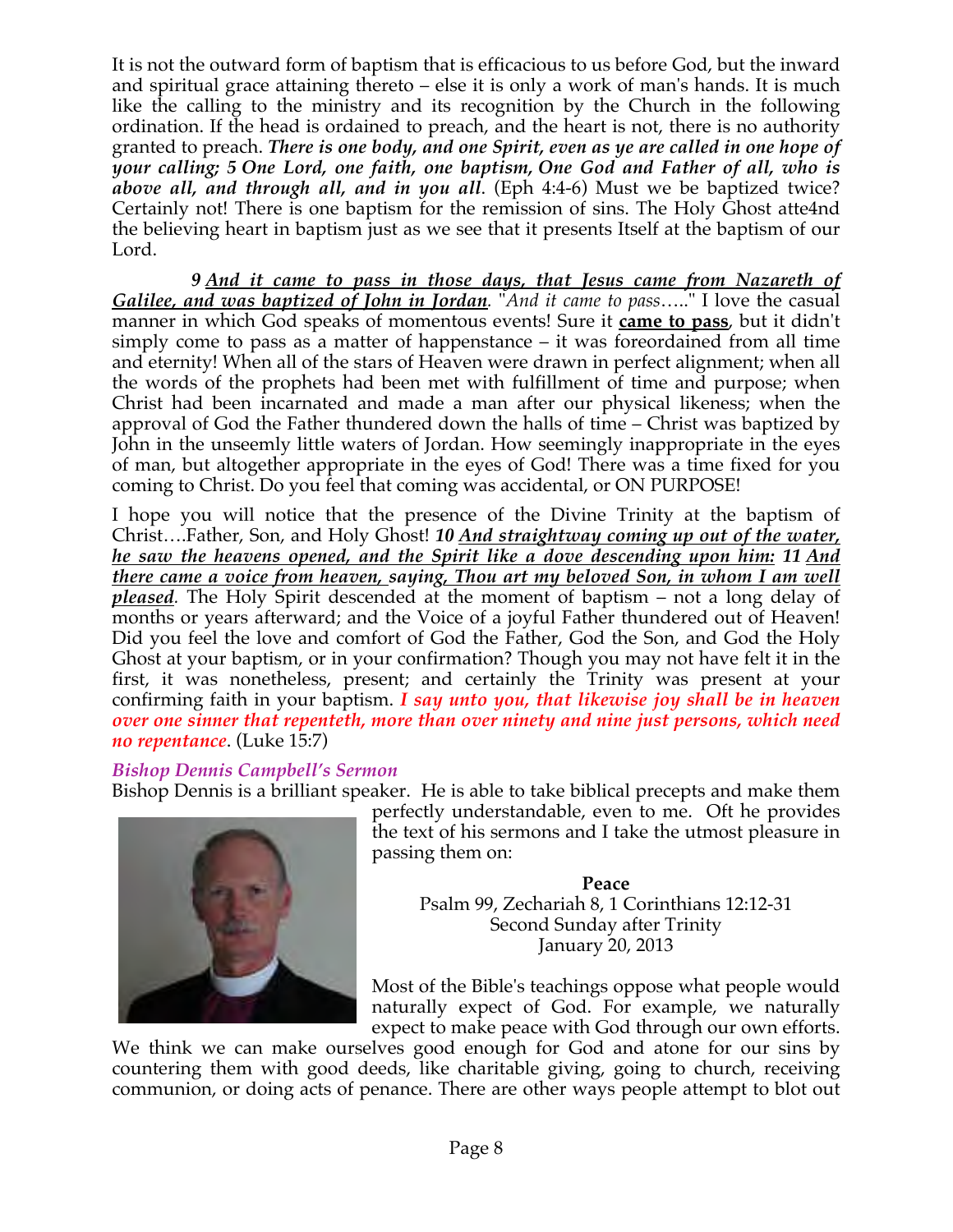their own sins, but the point is that all these are human efforts, and man naturally tends to believe he can accomplish his own peace with God through his own efforts.

The Bible presents a different view. The Bible says peace with God is a gift. It is something God accomplishes for us, and gives to us free of charge. It has to be a gift because none of our good works could ever atone for our sins. Let me use a financial example. You owe God complete obedience. Failure to pay Him 100% obedience is to default on your debt, and any banker will tell you that you cannot make up for missing this month's mortgage payment simply by paying next month's. Likewise, you can't make up for not paying God all of what you owe, simply by paying Him part of what you owe. That won't make up for your sins. Only God can atone for your sins. You can only receive atonement as His gift. That's why it is called, "forgiveness."

The Church is a similar example. People naturally assume church membership and attendance is a personal choice and voluntary action. In our minds, our relationship to God is entirely personal and private. Every other person's is too. It is nice for people to form associations in which to worship, or pray, or attempt to persuade others to become Christians, but such associations, often called churches, are purely a matter of personal choice, convenience, and preference, and every Christian is free to join and attend, or not, as he or she sees fit.

Once again, the Bible gives a different view. The Old Testament Church, Israel, did not consist of individuals who happened to believe in the God of Abraham. Israel was a nation, a people, a family. Israel was the family of God. The same is true of the New Testament Israel, the Church. In Matthew 16:18 Christ Himself said, "I will build My church." In Matthew 28:19 the Apostles were commissioned to teach the Gospel to all nations, and to baptize them in the name of the Father, and of the Son, and of the Holy Ghost. Baptized converts were not just baptized and left to be their own individual faith. They were baptized into the Church, for Acts 2:47 tells us "the Lord added to the church daily such as were being saved." Colossians 1:18 says Christ is the head of the Church. Titus was placed in Crete by the Apostle Paul for the purpose of ordaining pastors of local congregations, and bishops to oversee them (Titus 1:5-9). Unto whom did Paul write the letters we now treasure as Scripture? "Unto the church of God which is at Corinth" (1 Cor. 1:2); "unto the churches of Galatia (Gal. 1:2); to the saints, bishops and deacons in Philippi (Phil 1:1); and "unto the church of the Thessalonians (1 Thess. 1:1). Even when he doesn't use the word, "church" as in his letter to the Romans, it is clear throughout the book that he is addressing a particular congregation of believers, as part of the larger body and Church of Christ. And the New Testament assumes throughout that every Christian believer is baptized into Christ through the Church, and carries out his faith and worship within the context of the Church through its local manifestation in the local, particular churches.

The reading from Zechariah 8 tells of God bringing people together into the holy mountain of God. Jews will come, so will Gentiles. Strong nations, and men of other languages will be made one with faithful Israel.

1 Corinthians 12 teaches the unity that is to be of the essence of the Church of Jesus Christ. The Corinthians weren't very good at keeping the unity. In fact they are a sad example of how not to be a church. They had adopted heretical views and practices, and had made ecstatic experiences the essence of being a Christian. Thus, for many, worship was all about having, and being known, to have an experience. Speaking in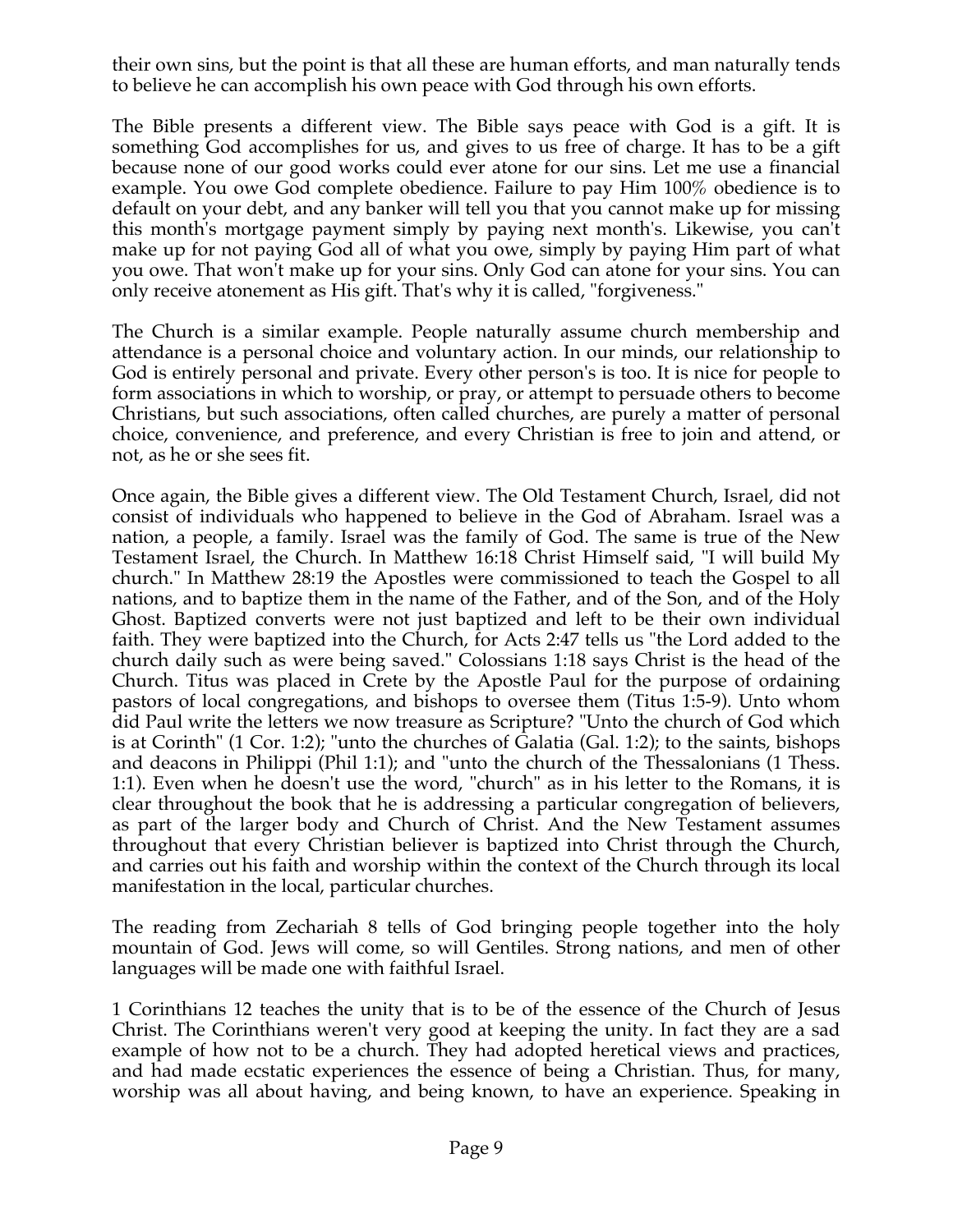tongues or prophesying, singing a song or anything to be seen by the rest of the congregation to make them think you were filled with the Holy Spirit became the objective. It needs to be noted that ecstatic experiences did happen in Apostolic times. It also needs to be noted that they were not the norm. In fact they were very rare. Divine healings were much more frequent than tongues, for example, and even healings seem to have become rare just a few years after Pentecost. So the Bible does not talk about healing services and tongues as the normal way of worship. It talks about preaching and hearing the word, prayer, the sacraments, loving one another, and holiness.

1 Corinthians 12 talks about valuing one another as part of the body of Christ, rather than attempting to impress others with your spirituality. It uses the illustration of the body, making the point that the feet are just as important as any other part of the body. I have often heard people compliment someones beautiful eyes, but I have never heard anyone compliment another person's feet. Yet no one would say the feet are not important. We take care of our feet. I've heard people say they're going to sit down and put their feet up, but I've never hear anyone say they're going to sit down and put their tongue up.

Here is the point, and this is what I am trying to say in this sermon. First you are a part of the Church. It is not an option. Your only choice is to be a good member or a bad member, and if you choose to be a bad member you have reason to doubt the validity of your faith in Christ. You are a member of His Church, so act like one. Conduct yourself with the humble dignity, obedience and love you would expect of people of such a high calling in life. Attend, support, and love a Biblical church. Take it seriously, God does. Second, every other Christian is just as much a part of the Church, and just as valuable to it as you. You need to treat them as though they are. You need to treat one another with a sense of reverence, and address one another with respect and humility. We would treat the actual, physical body of Christ with great respect, and we would conduct ourselves with great care and discretion in His presence. We should have a similar attitude toward the spiritual body of Christ, and every member of it. God grant that it may be so.

-- +Dennis Campbell

Bishop, Anglican Orthodox Church Diocese of Virginia Rector, Holy Trinity Anglican Orthodox Church Powhatan, Virginia www.HolyTrinityAnglicanOrthodoxChurch.org www.lifeinthescriptures.blogspot.com

## *Rev Bryan Dabney of Saint John's Sunday Sermon*

We are fortunate to have Bryan's Sunday Sermon. If you want people to come to The



Truth, you have to speak the truth, expouse the truth and live the truth. This is really a good piece and I commend it to your careful reading.

## **Sermon for the Second Sunday after the Epiphany**

Saint Peter noted in his first epistle (4:10) that: As every man hath received the gift, even so minister the same one to another, as good stewards of the manifold grace of God. In St. Paul's first epistle to the Corinthian church (12:4-11) he reminds us that: ... there are diversities of gifts, but the same Spirit... dividing to every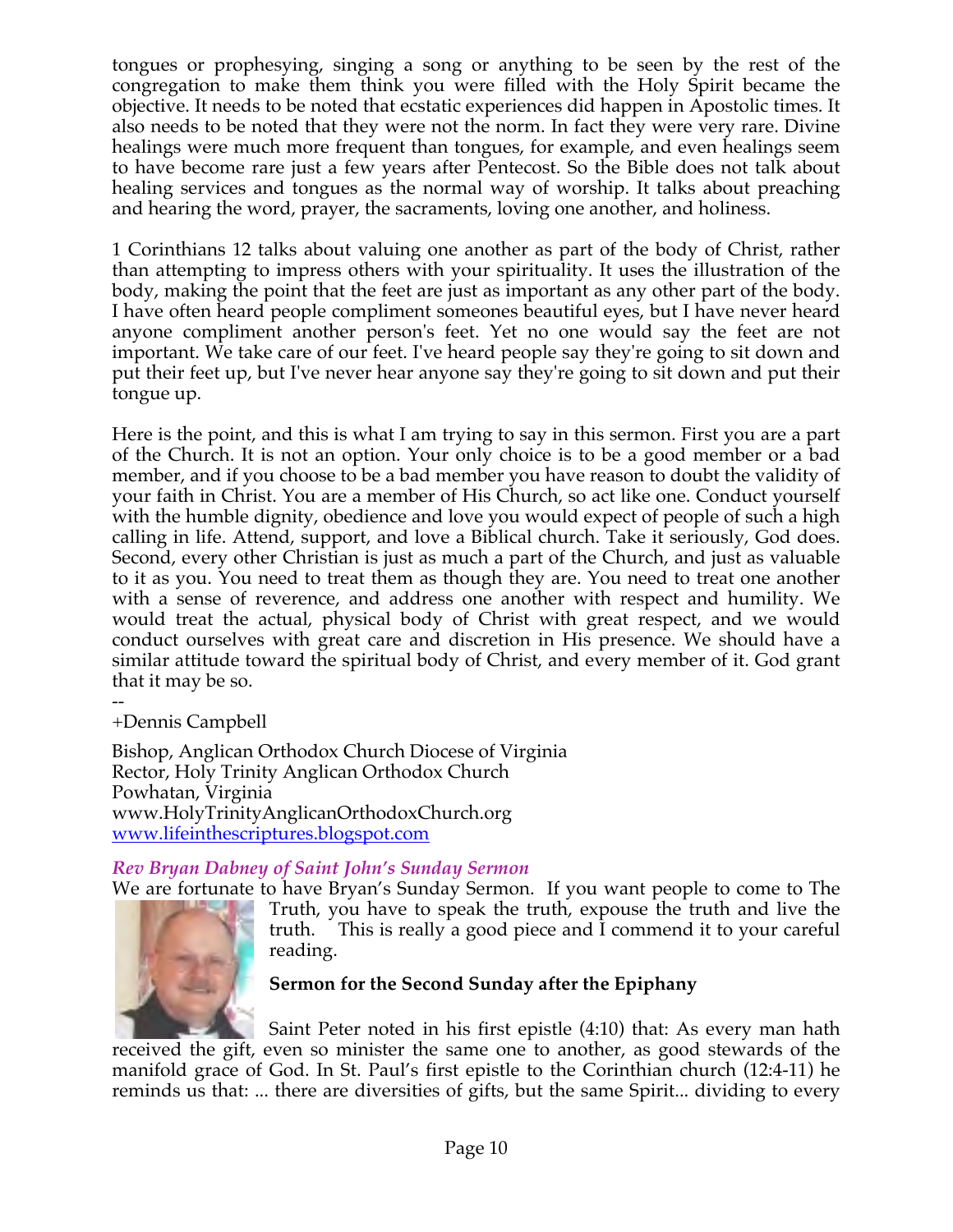man severally as he will. The Rev. Matthew Henry once noted, "...that whatever gift, ordinary or extraordinary, whatever power, ability, or capacity of doing good is given to us, we should minister or do service with the same one to another. The talents we are entrusted with are our Lord's goods... It is required in a steward that he be found faithful." In our epistle lesson for today (Romans 12:6, and see also I Corinthians 12:11) the apostle Paul informs us that our spiritual gifts are to be used for edifying those within the body of Christ, while serving as a beacon to those without that they too might be motivated to enter into the fold of Christ.

Consider also the variety of spiritual gifts which the Holy Ghost imparts to believers as found in I Corinthians 12: the word of wisdom, and the word of knowledge, (v.8); faith, and the gifts of healing,; (v.9); the working of miracles, prophecy, discerning of spirits, divers kinds of tongues, and the interpretation of tongues (v.10). It is not uncommon for some Christians to have more than one of these gifts. Likewise, it is not uncommon for some to receive only one. However, whether a Christian has been given one or all nine, the purpose of these gifts is furtherance of the gospel of truth in this sin-darkened world. The Rev. Matthew Henry carefully examined each one, so let us look at them in the light of his study.

The first is the word of wisdom which refers to "a knowledge of the mysteries of the gospel and [the] ability to explain them, an exact understanding of the design, nature, and doctrines of the Christian faith." It does not take a seminary-trained leader to have this knowledge. The Holy Spirit puts a zeal for the study of God's word into select believers for the express purpose of teaching others.

The second is the word of knowledge, which has to do with the "knowledge of mysteries wrapped up in the prophecies, types, and histories of the Old Testament. Others say [it is] a readiness to give advice and counsel in perplexed cases." While this gift is similar to the previous one, there is a difference in application. This one seems to focus on the implementation rather than instruction. In order to be wise in the faith, one must possess a knowledge of it.

The third is faith which refers to "the faith of miracles, or... in divine power and promise by which they were enabled to trust God in any emergency, go on in the way of their duty, and acknowledge and profess the truths of Christ [regardless of] the difficulty or danger." This is the one gift which all born-again Christians must have because without faith we cannot come to that saving understanding of Christ. We must believe that God can work miracles, that he can exercise his divine sovereignty in matters related to this world because he is the Creator and Maker of all things both visible and invisible. St. Paul noted in Hebrews 11:1, Now faith is the substance of things hoped for, the evidence of things not seen. To quote Matthew Henry another time with regard to this passage, he said, "Faith demonstrates to the eye of the mind the reality of those things that cannot be discerned by the eye of the body." To be a Christian— a true and faithful Christian— you must have the gift of faith.

The fourth, the gifts of healing has to do with "the healing of the sick, either by laying on of hands, anointing with oil, or with a word." St. James noted in his epistle that Is there any sick among you? let him call for the elders of the church, and let them pray over him, anointing him with oil in the name of the Lord: And the prayer of faith shall save the sick, and the Lord shall raise him up; and if he hath committed sins, they shall be forgiven him. How often this gift has been misused and in turn been made a mock of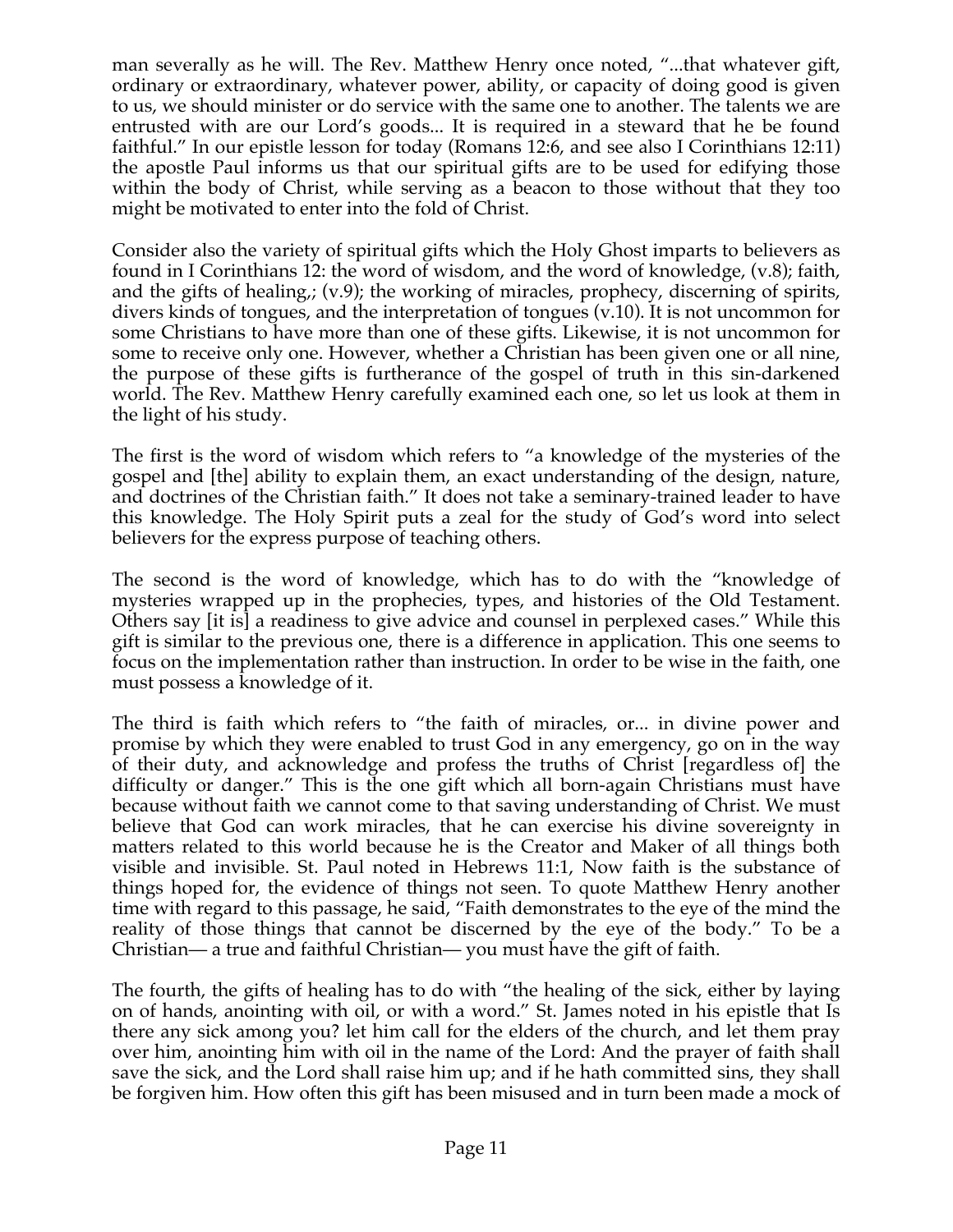by the worldlings who see the hocus-pocus show of charlatans who pass themselves off as servants of the Most High. They promise healing to broad gatherings and then because no one is healed the unbelieving critics heap ridicule on all believers. Yes, healing is possible. We know that because we have faith in God's word written wherein it says healings can be had. But all has to conform to God's plan and purpose. There were many righteous people in the Bible who never were healed of their ailments. But this does not disqualify the gift of healing, rendering it fraudulent. We ought to follow the directions as found in St. James' epistle, then leave the rest to God in the firm belief that God can heal if he so wills to do.

The fifth, the working of miracles refers to "the efficacies of powers, such as raising the dead, restoring the blind to sight, giving speech to the dumb, hearing to the deaf, and use of limbs to the lame." We know that at any time, God can do these sorts of things for it is part and parcel of his sovereign authority in all areas of life and death. If he should so empower one or more members of the church to carry out such works, then those thus empowered ought to exercise that gift with much reverence and humility: not for gain or for fulfilling the desires of flesh, but for the glory of God.

The sixth is prophecy and is described as "the ability to foretell future events... or to explain scripture..." Prophesying remains a controversial subject. Still, nothing in any prophecy offered by one supposedly under the influence of the Holy Ghost will be at variance with Scripture. This requires discernment on the part of the one uttering the prophecy, as well as on the listener. God calls his own in different ways and we must not discount any prophetic communication without first being Bereans in our studies of the word.

The seventh is the discerning of spirits which refers to "the power to distinguish between true and false prophets, or to discern the real and internal qualifications of any person for an office, or to discover the inward workings of the mind by the Holy Ghost..." St. Peter was given this in his dealing with Ananias and Sapphira (Acts 5:1-11) and with Simon the Sorcerer (Acts 8:5-25).

The eighth and ninth, which are divers kinds of tongues, and the interpretation of tongues must be exercised together. In the exercise of the former, the latter is absolutely essential. While the gospel does contain elements that are enigmatic; nevertheless, its presentation is to be plainly spoken to all and in a language that all can understand. If the use of tongues is carried out otherwise, the words of God will be rendered of no effect. Ergo, those who do not speak the language being uttered must have an interpreter present to translate. While certain charismatics will use Acts 2:1-11 as the proof text for their practice of speaking in tongues, such is clearly not in line with what took place at Pentecost as there were people from different countries present in Jerusalem to worship, and they each heard the wonderful words of God in their native languages.

Therefore, speaking in an unknown tongue has been and remains largely for the benefit of the unregenerate whom God is calling to himself. That is why in St. Paul in I Corinthians 14:1-40 set the specific requirements for speaking in tongues. Matthew Henry once noted that, "The Christian religion is a sober and reasonable thing in itself... and should not be made to look wild or senseless. Those [who do so] disgrace their religion and vilify their own character who do anything that has this aspect... Religious exercises in Christian assemblies should be such as are fit to edify the faithful, and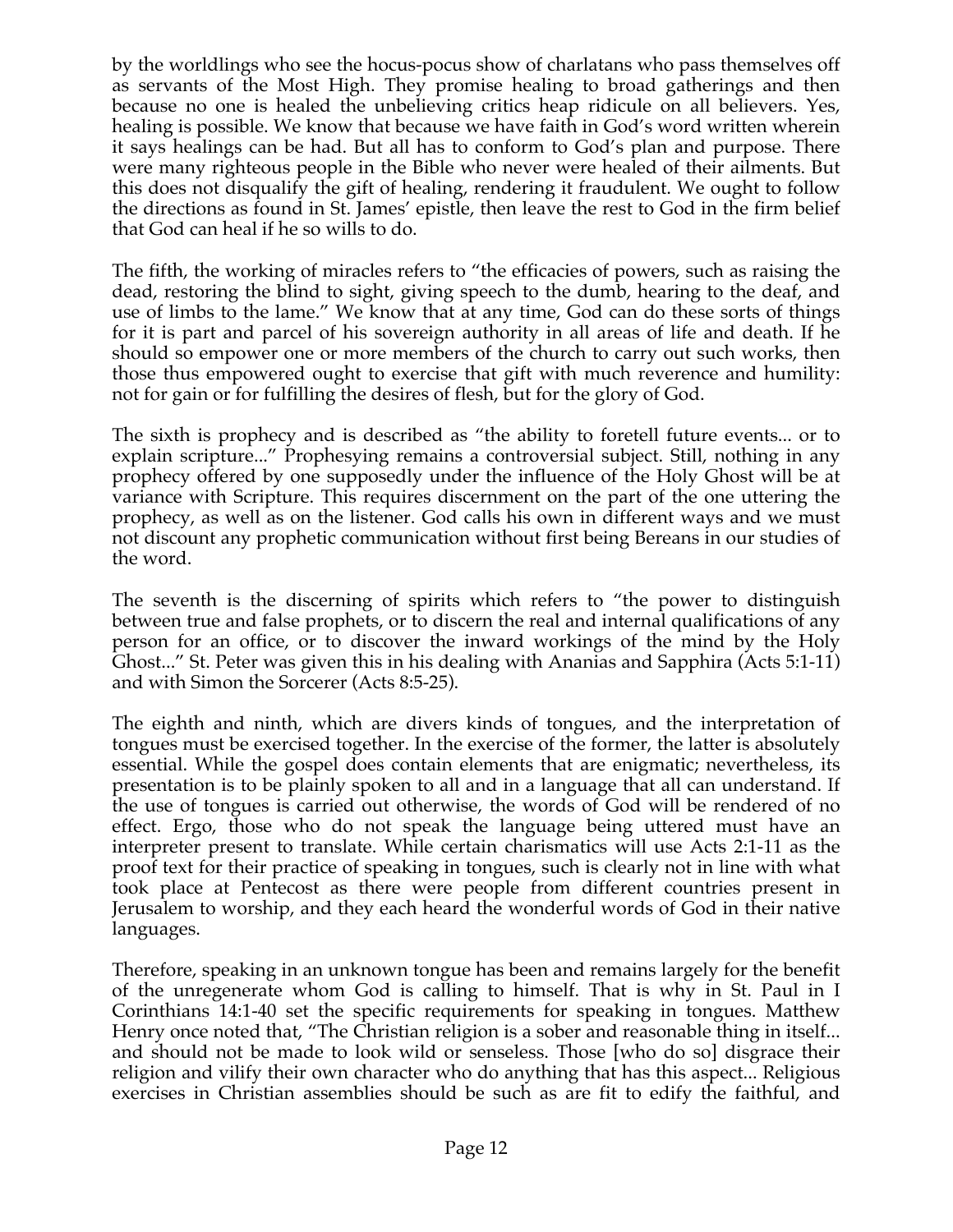convince, affect, and covert unbelievers. The ministry was not instituted to make ostentation of gifts and parts, but to save souls." If we are not about that last point, then all else is show and spectacle.

We must remember that these spiritual gifts were designed to render glory unto God. Therefore a proper exercise of these gifts will be to our eternal good. Likewise, we should be cautious in our assumptions of these gifts, especially if we are doing so without godly permission. God will not bless our presumed efforts, and we will find that our exercise of them will be for naught on that day when we will have to give an account to our Lord Jesus Christ regarding those gifts (St. Matthew 25:14-30). St. Paul's admonition to the Galatians (6:7) still stands: Be not deceived; God is not mocked: for whatsoever a man soweth, that shall he also reap... Let us therefore live in obedience to his word written in all things.

Let us pray,

**ATHER** God, impart to us a proper knowledge of those spiritual gifts which thou **FATHER** God, impart to us a proper knowledge of those spiritual gifts which thou hast given unto us, and then assist us as we utilize them in thy service; for this we ask in the name of him who is giver of every good and perfect gift, even Jesus Christ our Lord. Amen.

Have a blessed week, Bryan+

### *New Nametags*

We had no new nametags today.

### *After Church Hospitality*

Sadly, no after church snacks. The same story every week, is it not? The fact is that we are supposed to be on a low carb diet and there really aren't any low carb snacks that appeal to us. So, with no fatted dog nut in sight, we were out of luck! Please someone, between now and next Sunday invent some no-carb dog nuts.

After church goodies providers as currently signed up:

| Date             | Name                                                 |
|------------------|------------------------------------------------------|
| 27 January 2013  | <b>Opportunity Available - Septuagesima</b>          |
| 3 February 2013  | <b>Opportunity Available - Sexagesima</b>            |
| 10 February 2013 | <b>Opportunity Available - Quinquagesima</b>         |
| 17 February 2013 | <b>Opportunity Available - First Sunday in Lent</b>  |
| 24 February 2013 | <b>Opportunity Available - Second Sunday in Lent</b> |

*People in our Prayers* - http://faithfulcenturionprayerteam.blogspot.com/

## **Why? Prayer is an extremely important activity.**

It is not that God knows not our needs, for He surely does. Yet, Jesus commanded us to ask God for those same needs. In addition to the obvious of asking God for help, offering thanksgiving and the like, prayer helps us focus our thoughts on how we might do God's work.

The Prayer Team of the Church of the Faithful Centurion was established to help our members and fellow Christians pray for those in need and to give thanks as well for the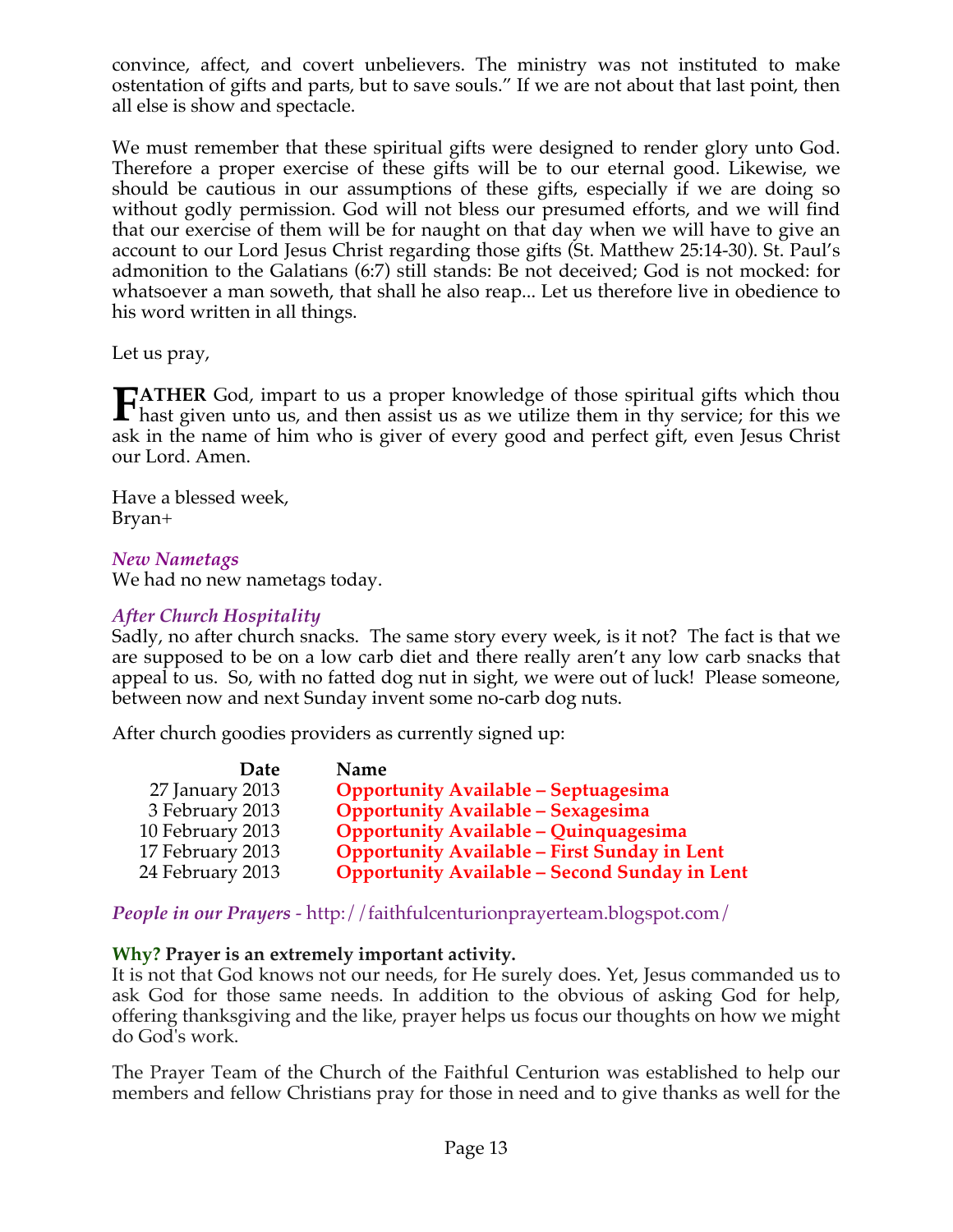blessings we have been granted.

### **Who can be on the list? Do I have to be a member of the Church of the Faithful Centurion to be prayed for?**

No! The only qualification to be on the list is that you want our prayer team to pray for you. We are Christians and are happy to pray for you, no matter who you are. If you want help from God, you are our kind of people.

### **What is the commitment from the prayer team?**

Each member of the team will pray for the desired outcome at last once per day.

### **How do I get myself or someone else on the prayer list?**

You can email one of the prayer team leaders: Jack - jack@faithfulcenturion.org or Dru dru@ faithfulcenturion.org, or call the church office at (619) 659-3608 or fill out a prayer card at church.

### **What should I ask for?**

Depends on what you want. Some people merely want God to be asked to heal their ills and be mentioned by their first name, others want a specific outcome and / or have more of their personal information known to the team. Ask for what you want. It is your desire and need for prayer the team is attempting to meet. For typical examples, see the list below.

### **Updating the Team**

If you are on our prayer list, or if you have submitted a person that you have asked us to pray for, please update one of the team members or Hap in person, by telephone or email. It helps to be able to pray specifically for these individuals including their specific needs; plus if they get better, it is nice to give thanks!

Please note that on the yellow (maybe green or orange if you get an old one) cards at church, you can ask that those to be prayed for have their names disseminated to the prayer team. Those names will be said in church and appear here. Or, you can ask that their names and purpose be kept confidential, then only Hap will know to pray for them.

### *Prayer List Notice – If you have someone on the prayer list and their needs have changed, please let us know. We'd like to update our prayers to reflect the need and most important to give thanks!*

## *Travel*

*Hap Arnold* is on travel this week.

*Carol* is in Australia to be with her family as they adjust to the loss of their mother. Please pray for her safe travel and return home.

## *Move*

- *Ryan Hopkins* has moved to Dillsburg, Pennsylvania, to study Dressage Riding through June 2013. Please pray for God's guidance in his life as he works and studies.
- *The Thomas Family* is on a short tour assignment in Guam through August 2013. Please pray for the assignment to continue to go well for Kurt and for Mary and the kids to make new friends. In particular pray that Kristyna and Mitchell will develop good friends and schoolmates there so as to further their development as both Christians and citizens. Things seem to be going well where the sun rises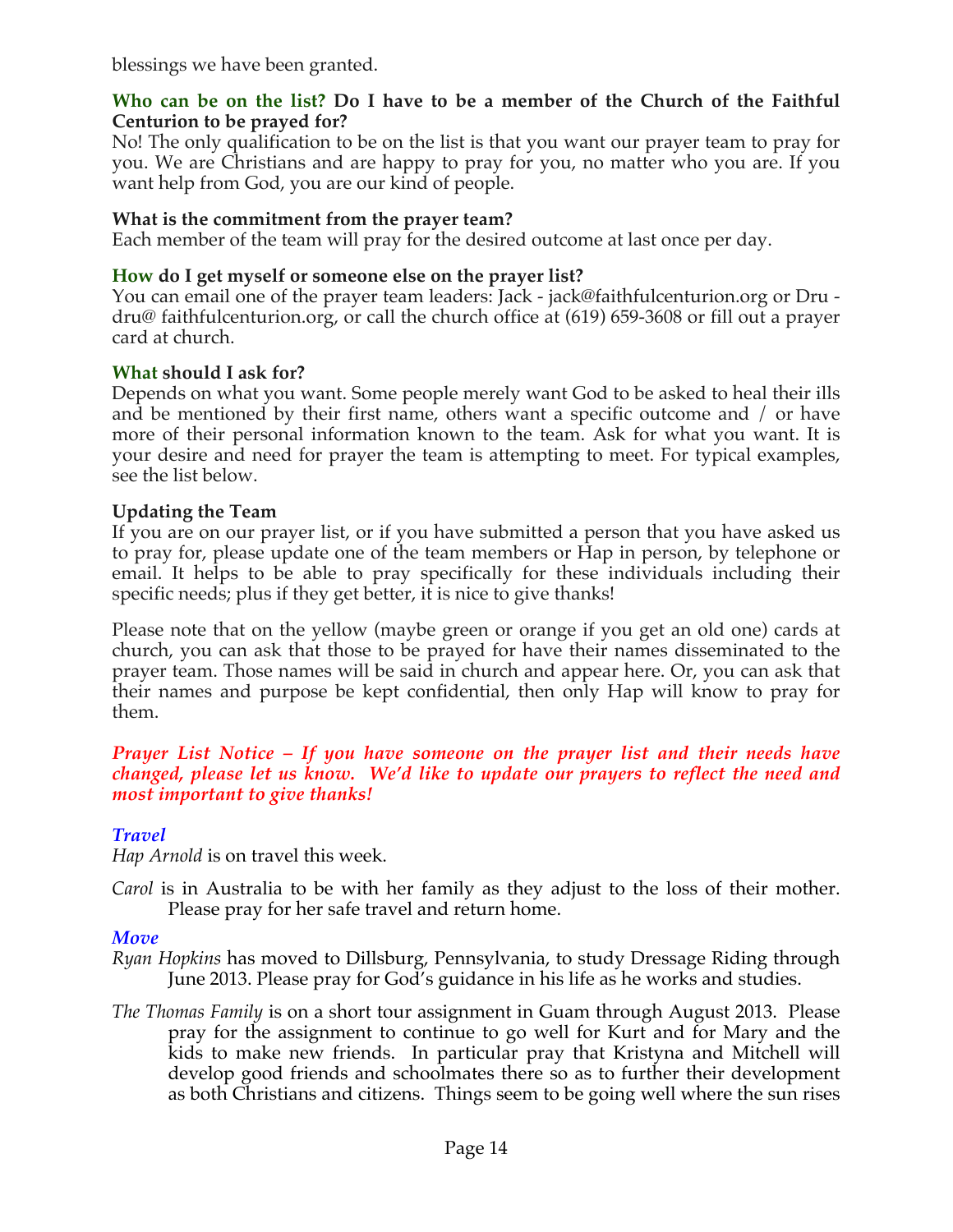on the United States, so keep praying! Give thanks and ask for continued good developments.

## *Birthday*

*Hap Arnold* celebrated his 63rd birthday 27 December 2012. *William Arnold* celebrated his 31<sup>st</sup> birthday 22 December 2012. Betsy Lane celebrated her 86<sup>th</sup> birthday 16 December 2012.

## *Marriage*

*Elizabeth* and *Gunnar* were married on 17 November 2012. They ask that you pray for God's guidance in their lives as they move from being two individuals to a single unit and help them to form their new family.

## *Departed*

- *Carol's Mother* left this world to be with Jesus just after Christmas. Please pray her family as together they celebrate the home going of their Mother and adjust to her absence from this world and their physical lives here.
- *Phyllis Martha Hillger*, 84, passed away on 22 December 2012. Please give thanks for her life here on earth and pray for her family who remain behind.
- *Mr. Jairaj*, a fine Christian gentleman is now with our Lord. Please pray for his wife, sons, and daughter. Pray that they will cast their grief for their loss onto the Lord and He shall sustain them.
- *Suz* passed away the week of 18 November 2012. Please pray for family members who remain behind.
- *Don* passed away on 1 December 2012 after a hard battle with cancer. Please pray for family members who remain behind and help them to come closer to our Lord Jesus Christ.
- *Joy* passed away on 1 December 2012 after leaving hospice to return home to spend her final days with her family. Please pray for family members who remain behind and help them to come closer to our Lord Jesus Christ.

## *Nearing the end of their time here on earth*

- *Julia* has cancer which has spread through her body, further treatment seems impossible. She is preparing to go home to be with her family who have gone before her. Pray for her faith to build and the transition to be good. Pray also for those she leaves behind.
- *Polly* is in Hospice care with dementia and spinal stenosis. Please pray for her as she prepares to go home to be with her family who have gone before her. Pray for the faith of her family to build and the transition to be good.

## *Homebound or Infirm*

- *Lou* has aspiration pneumonia. Please pray for the infection to be knocked down and for her continued recovery.
- *Frank* has been coping with various ailments from older age. He is in his 90s and it has been a difficult year. Pray he will find comfort in God, that those who provide care to him will pay attention to him, do their best and give him the love we all desire. Pray that the coming year will provide relief to him.
- *Norma, Sara's mother* is in a state of deteriorating health, both physically and mentally, with both onset dementia and Alzheimer's. She is slowly drifting away, though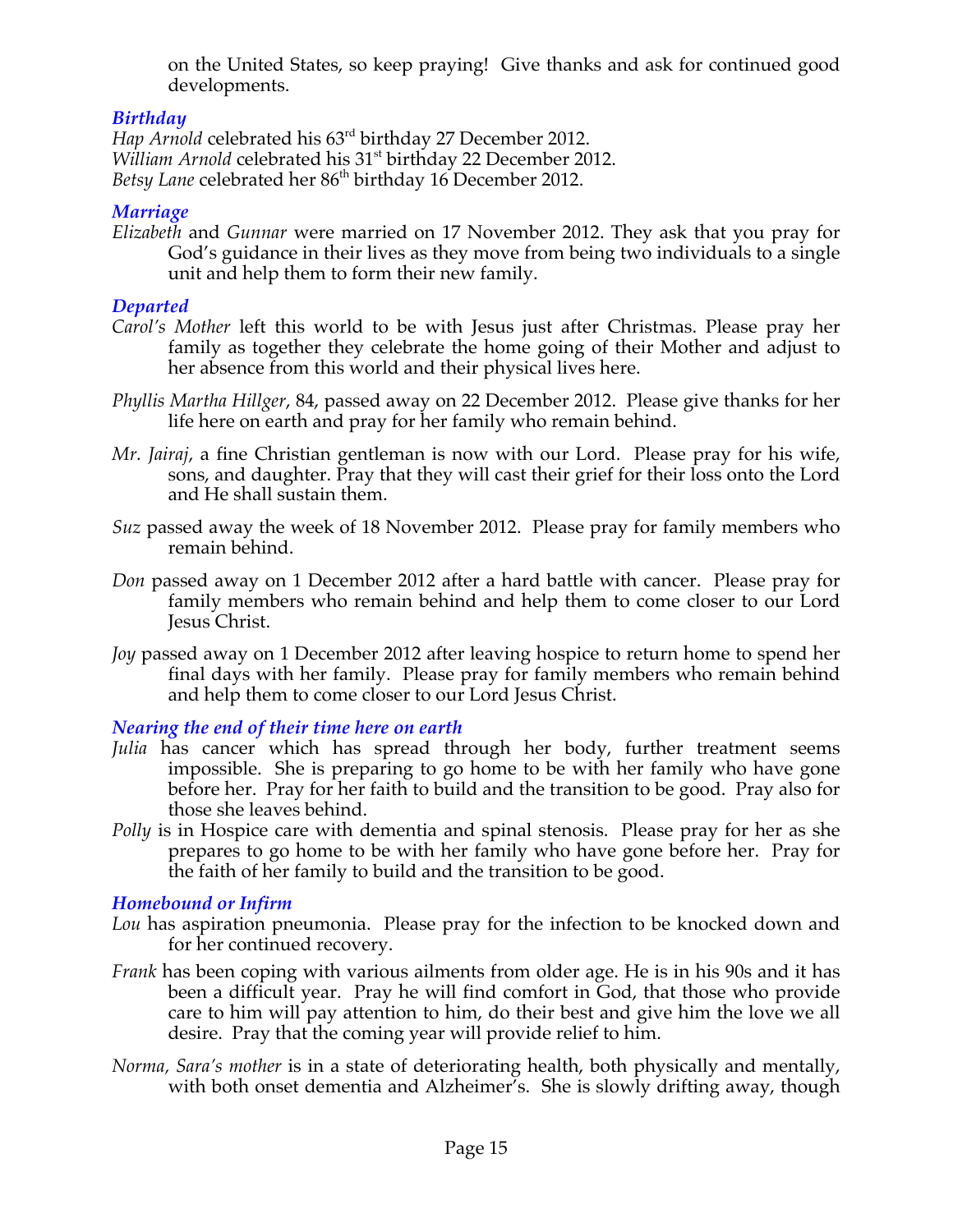she still recognizes Sara. Please pray for both Sara and her mother to put their cares and worries on God's shoulders so they can deal with the many problems involved.

## *In need of a miracle or understanding of God's Plan*

- *Larry Howes* suffered a fairly severe stroke. 4 December 2012, doctors replaced a valve in a shunt that had been put in about two weeks ago, and Larry responded very well. He was able to go home. He is now back in Mass General hospital. Please pray for the medical team treating him to pay attention and do their very best; pray also for confidence in our Lord for Larry and his family. Larry needs a miracle, pray for one. Please.
- *Colleen* has been battling pancreatic cancer over the last year and it has now spread to one of her lungs. Please keep her and her family in your prayers.
- *Christine* has cancer of the colon, which spread to her liver; she is receiving chemotherapy and is having difficulty eating. Please pray for the medical team treating her to pay attention and do their very best; pray also for confidence in our Lord for Christine and her family.
- *Todd* and *Kenny* have both been fighting osteocarcinoma for over five years and have been told their time here on earth is nearing its end, absent a miracle from God. Both are ready to go home and leave the pain, but would like to stay. Please pray for them and their families.
- *Colonel Bud Day's* cancer has returned. The outlook is not favorable. Bud has been an inspiration to all of us for years, this changes nothing. He is well at peace with our Lord and we all hope he stays with us for a while longer.

### *Treatment*

*Brian* has had lung problems for a while. Recent tests found small cell cancer in the upper lung and bronchial area. It appears not to have spread. Brian began radiation and chemotherapy on 26 December 2012; that seems to be going pretty well. Please pray for peace of mind and trust in God for Brian so he can rest and gain strength; pray for the medical team treating him that they pay close attention and do their very best; pray also that he can quit smoking.

## *Thanksgiving and Continued Healing*

- *Sasha* a young lady with a husband and two children had diagnosed with Stage 4 breast cancer whose cells were thought to have spread to her spine. After radiation and chemotherapy, which is continuing through the end of January 2013, she is regaining her stamina and does not have any detectable cancer activity. The tumors in her skin are gone and the large tumors in her breasts are gone. She and her family ask that you give thanks to our Father in heaven. She also gives thanks to all who have prayed for her.
- *Traci* had surgery colon cancer on 27 December 2012. The surgery went very well and she appears to be cancer free. But, she had a pulmonary embolism and another clot in the artery to the spleen which will keep her in the hospital for at least several days. Traci is beginning to be weary of her medical situation. Please pray that she will not become despondent. Pray that she will open her heart to God's Grace that He might enter in to her heart and strengthen her.
- *Liz Strauch* had surgery for a pineal cyst on 4 December 2012. The surgery was very successful, she was having nausea and pain from the surgery, which has now subsided. Please pray a prayer of thanksgiving for the successful surgery and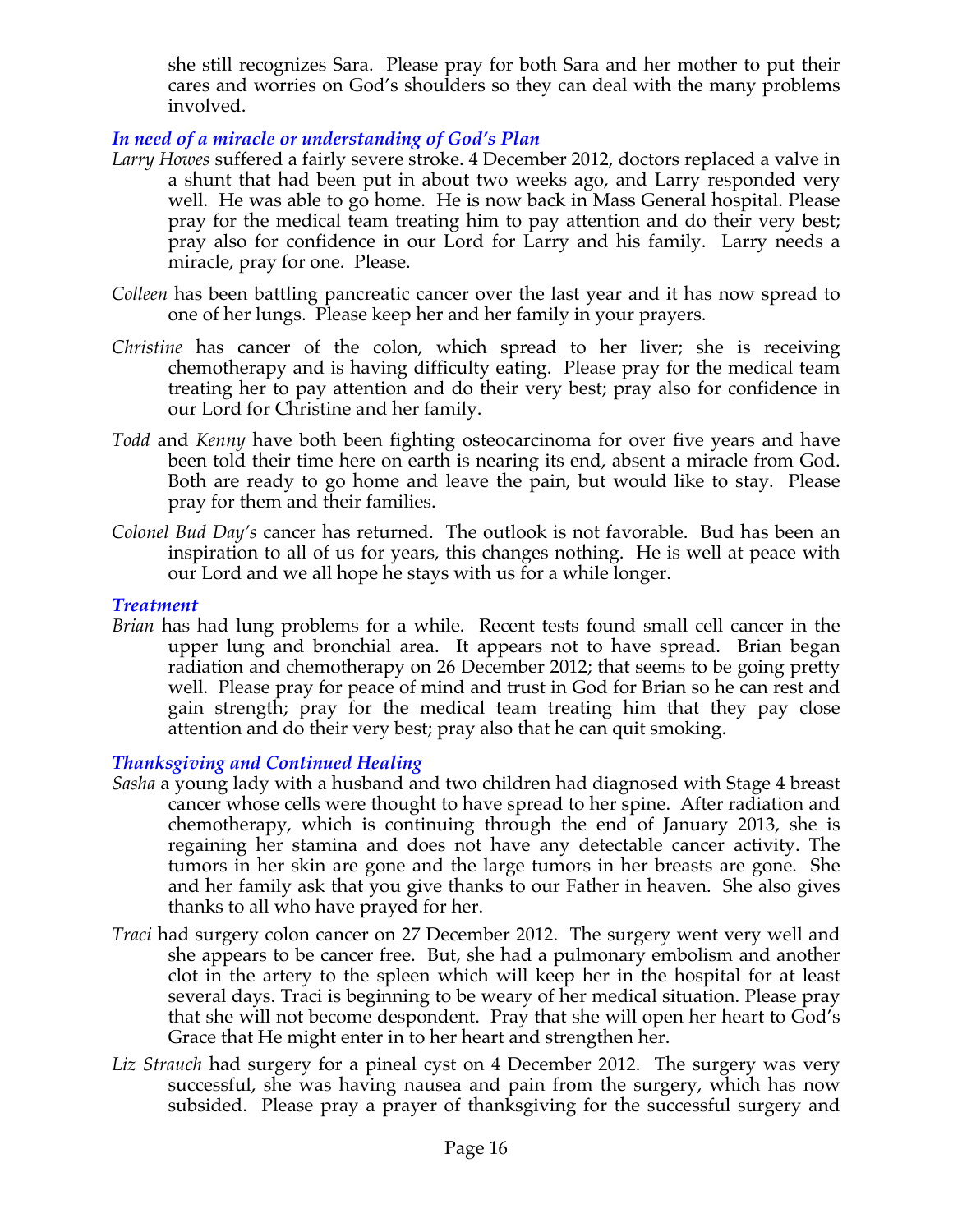the cessation of the nausea and for continued recovery.

- *Bob Smouse* had shoulder surgery on 28 November 2012. He would appreciate your thanksgiving prayers. While the surgery apparently went well, he is still in pain and would also appreciate prayers for continued healing and the pain to subside. He promises to work very hard on recovery therapy.
- *Tore*, of Oslo, Norway recently had a kidney transplant. Unfortunately his body rejected the kidney, infection had set in. Without God's healing touch he would soon die. According to his wife Inga, shortly after the prayer request, he began a prompt recovery and is now home. Tore and Inga give thanks for God's Grace and your prayer.
- *Carol Stone*, the sweet wife of Mike Stone, longtime friend and colleague of Sara Simmons as well as Hap, was helicoptered to hospital with an ultimate diagnosis of severe bleeding on the left side of her brain. She remains hospitalized, but seems to be making some progress.

Please pray for peace of mind and trust in God for Mike, guidance for the medical team treating Carol and strength for Carol as well as faith and trust. No one can ever understand the why of these things here on earth. Sara who passed this request on asks that you pray in both faith and hope.

*Muriel Pappin* broke her hip in a fall and had surgery on 21 November 2012. Muriel was home, but has had complications and went back in the hospital. She is now back home. Please give thanks for her return home and pray for her continued recovery.

## *Healing*

- *James L. Cavanah* had surgery the afternoon of 10 February 2012, to remove two small, but cancerous tumors, from his intestines. On 14 January 2013, James was found to have bladder cancer. James is a minister with the AOC in Savannah, Georgia. He made it through the first hurdle, he and his family ask your prayers for this second trial. Please pray for the medical team treating him to do their very best and pay attention, pray for the treatment to go well and result in remission. Pray that James and his family will be able to put their cares and worries on God's shoulders during this trying time.
- Sarah is recovering from a stroke, but fell and broke bones. Please pray for her peace of mind and rapid and full recovery. Pray for trust in God for her and her family.
- *Inez'* blood pressure has suddenly been spiking. Please pray for guidance for the medical people treating her, as well as peace of mind and trust in God for her and her family.
- *Kathleen* has spent the last two weeks in the hospital. She has been diagnosed with colitis, shingles and possibly colon cancer. Pray she will be comfortable and begin to heal.
- *Rachel* has Mitochondrial Myopathy. This is a hereditary disease of the muscles and they do not have a cure for it. Part of her pain is her family does not believe she is indeed ill, as she appears to be just fine. Please pray her family will learn the truth and be supportive of her; pray also the medical people treating her will find the right measures to minimize the disease. Most particularly pray for Rachel's trust in God.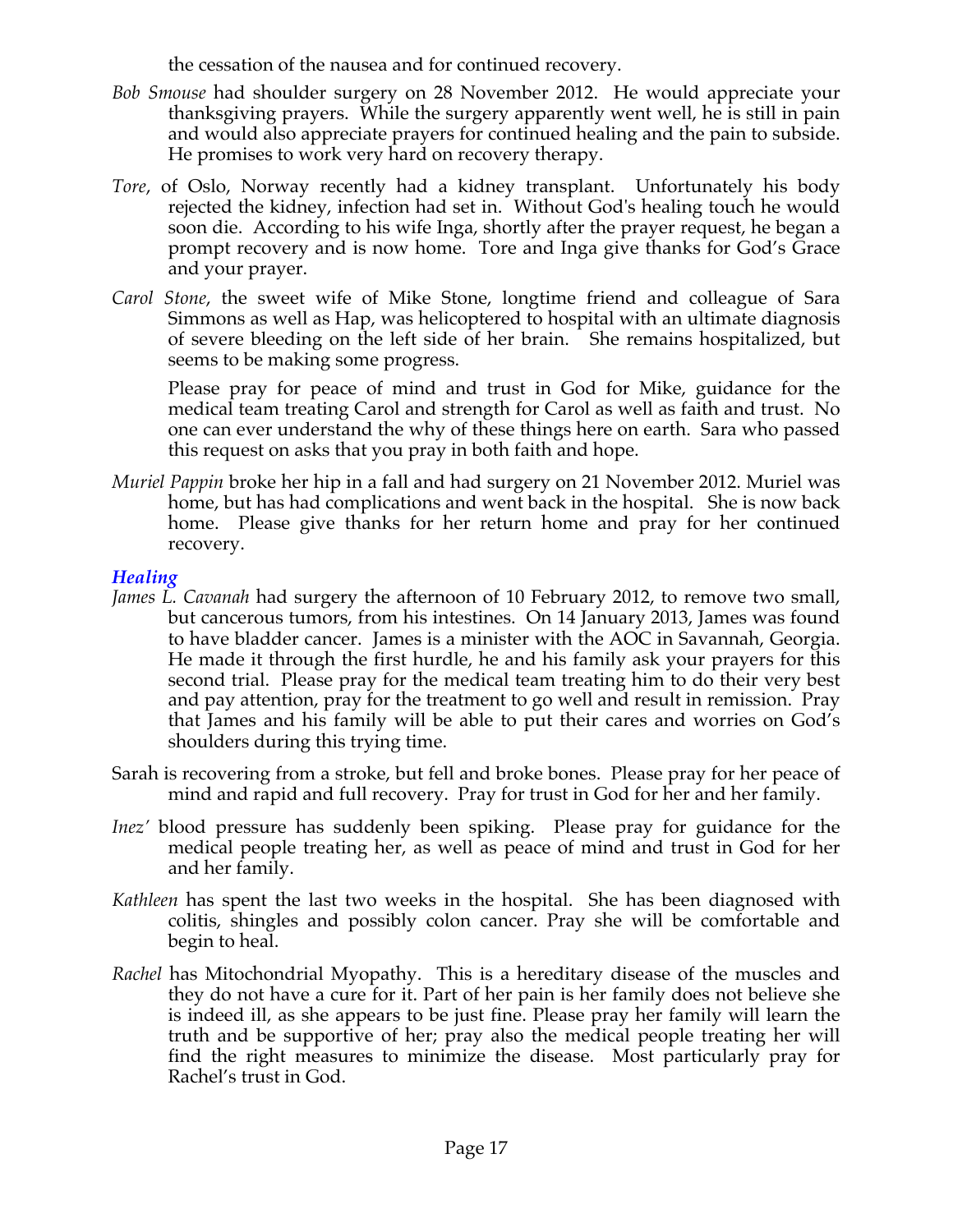*Donald* went into ICU the night of 22 December 2012, for unknown reasons.

- *Mrs. Tucker* has had recent surgery as a result of bleeding on the brain. Please pray for trust in God and a full and rapid recovery.
- *Jesse* a 27 year old man from Nebraska has had emergency brain surgery for bleeding in the brain. Please pray for trust in God and a full and rapid recovery.
- *Zoie* a little 10 year old girl is having problems with one of her kidneys. Please pray that she will be comfortable soon.
- *Nicolas* is in the hospital with serious symptoms of a heart disorder. Please pray for peace of mind for him and guidance for the medical team looking for the cause and cure.
- *Mrs. Baek* an elderly women fell and injured her spine. Doctors cannot repair the spinal injury due to her age. She fell again the morning of 12 December 2012, breaking her collar bone which is also untreatable. Mrs. Baek is in severe pain and will appreciate your prayers.
- *Gil Garcia* is hospitalized with a slow healing skin injury at the Long Beach Veteran's Spinal Cord Injury Center. Please give thanks for Gil's incredible attitude, as well that of his wife Mary and their family. Pray for the rapid healing of the skin injury so Gil can go home soon.
- *Juanita* is a young girl who was in a coma because of a blood disease. She has not come out and is gaining strength. They are awaiting results from blood samples. Her family thanks you for your prayers and asks that you continue.
- *Barbara* had a accident while cooking and the pressure cooker blew up in her face, causing second and third degree burns over her face and upper body. Because of this she has incurred kidney problems and may need a transplant.
- *George* had foot surgery. Please give thanks for the surgery and pray for a full and rapid recovery.
- *Nellie* is in the emergency room of a hospital in a great deal of pain. Please pray for peace of mind for her and guidance for the medical team looking for the cause and cure.
- *Lauralee Meade* underwent a lumpectomy on Friday after Thanksgiving. A further anomaly has been discovered and she had additional preventative radiation treatment. Please pray for a complete remission of the cancer. Pray also Lauralee will maintain her great attitude and trust in God.
- *Kevin Gerhart* discovered cancer on his neck. He underwent radiation and chemotherapy. Please pray for the medical team treating Kevin that they might pay attention, do their very best and find the source; that the treatment might be successful and he might live a long and healthy life to His honor and glory. Pray also for trust in God and peace of mind for Kevin, his wife and family.
- *Bill, Sara's husband,* had a third abdominal surgery on 22 November 2011, to remove a tumor. Bill is doing better keeping the doctor's instructions, for which we are all grateful, including taking chemotherapy once a day for two more years. He has radically decreased the consumption of alcohol and eating at least mostly properly. Please pray for help for him to continue do all this. Please pray also that Bill might turn his heart outward to help those around him, as well as live a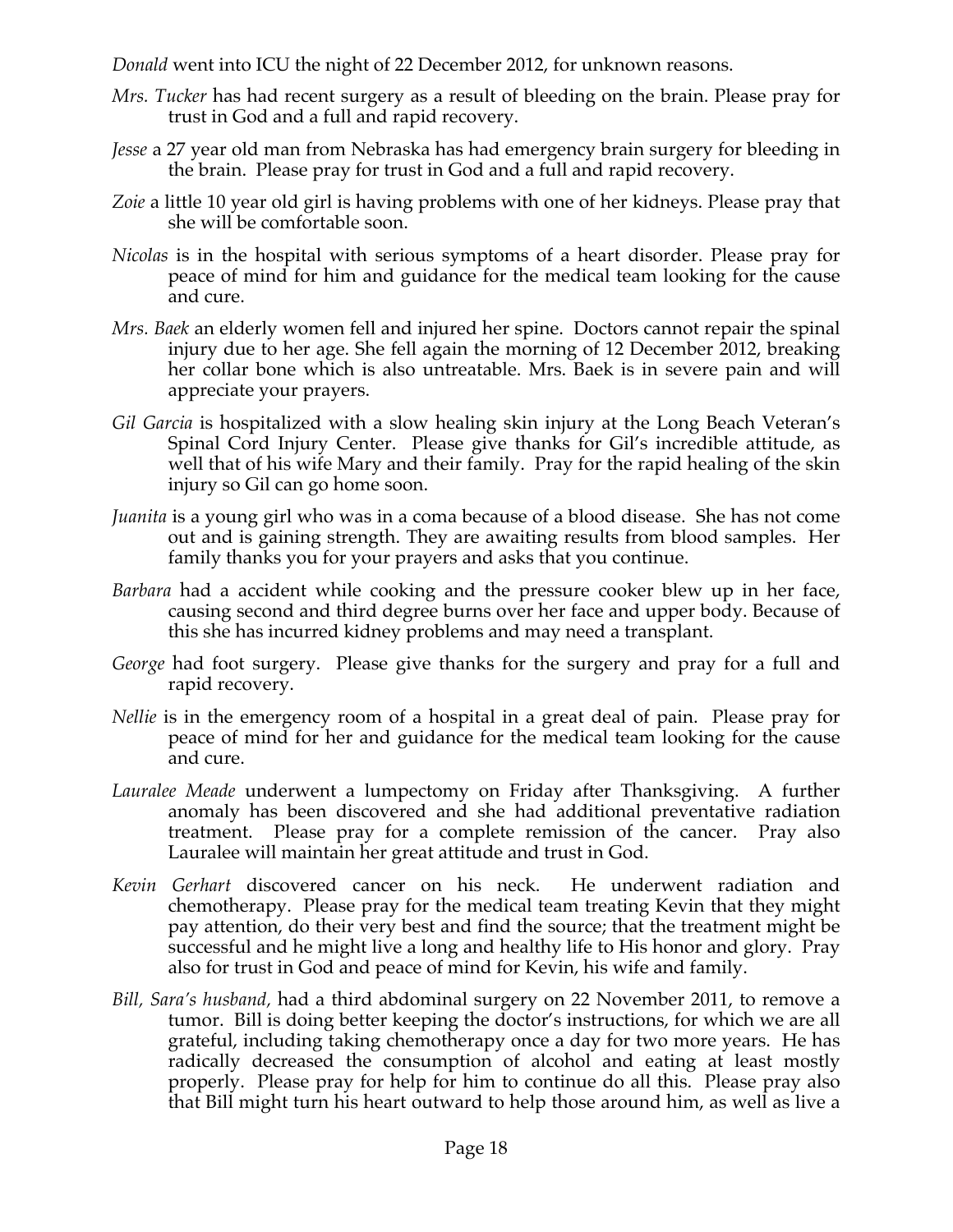long and healthy life to the honor and glory of God. Pray also for peace of mind for Bill and his wife Sara.

- *Kay Denton* (Mrs. Kay) hip has deteriorated to the point walking is a slow and painful process, but she manages. Please pray for continued peace of mind for Mrs. Kay and her family. Give thanks for her trust in the Lord and her positive attitude.
- *Steve Sundberg* had a heart attack after Easter 2011. After some time, the medical team treating him decided he was not a candidate for stents and a five-way heart bypass was performed the week of 6 June 2011. Please pray for his complete recovery and for his three children and family who are very worried about him, pray also for his trust in our Lord and for both him and his family to let God carry their worries while he recovers.
- *Matt Alcantara*, age 15, has Osteosarcoma (bone cancer), a very rare and often lethal form of cancer with limited treatment options. This is a disease that is about 90 percent fatal in a couple of years. He has no hip joint on one side, but he walks and swims! Courage? Guts? You bet! Matt and his mom just came back from Houston at the Cancer Center for what was hoped to be a routine every four month bone scan. The scans were done on schedule, but a couple of new spots showed up. After Matt's San Diego doctors conferred with the Houston doctors to figure out what these spots mean, it turned out they are new and old injuries with no bad meaning. In effect they are CLEAN SCANs. Matt and his family ask you to give thanks for the super results. Please also give thanks for the great faith of Matt and his entire family. Their faith and trust is a wonderful example for each and every one of us. But, now is not the time to stop praying. Actually, it never is the time to stop praying!
- *Judith Clingwall*, is afflicted with Multiple Sclerosis (MS). She is currently in Laurel Place, an extended care facility in Surrey, British Columbia. Judith's condition has worsened recently. She is no longer able to stand, in fact she has a lot of trouble sitting upright. Judith is depressed and wants to go home to watch her birds, which given everything seems unlikely at present. Please pray for her to take an active part in her own life, for her strength, peace of mind, trust in God and remission of the disease so she might return home to her family. Pray also for strength for her husband Martin as he deals with all the problems and stress of Judith's situation.
- *Becky Madden* is paralyzed from the neck down as the result of a tragic shooting accident. Her husband is doing his best to take care of her; it is hard and he is learning the best he can. Please pray for further recovery for Becky, as well as strength and guidance for her husband.
- *Vince (age 15),* reoccurrence of Osteosarcoma, recent testing found a nickel sized tumor in his lungs. The doctors are consulting with a specialist in Houston. Please pray for guidance for the medical team and for peace of mind for Vince and his family.
- *Obra Gray* continues to take day by day. Please continue to keep Obra in your prayers, and give him the strength of knowing the Lord is with him and will never forsake him. Obra needs security of what lies ahead of him, and only the Lord can grant the solace to answer his prayer.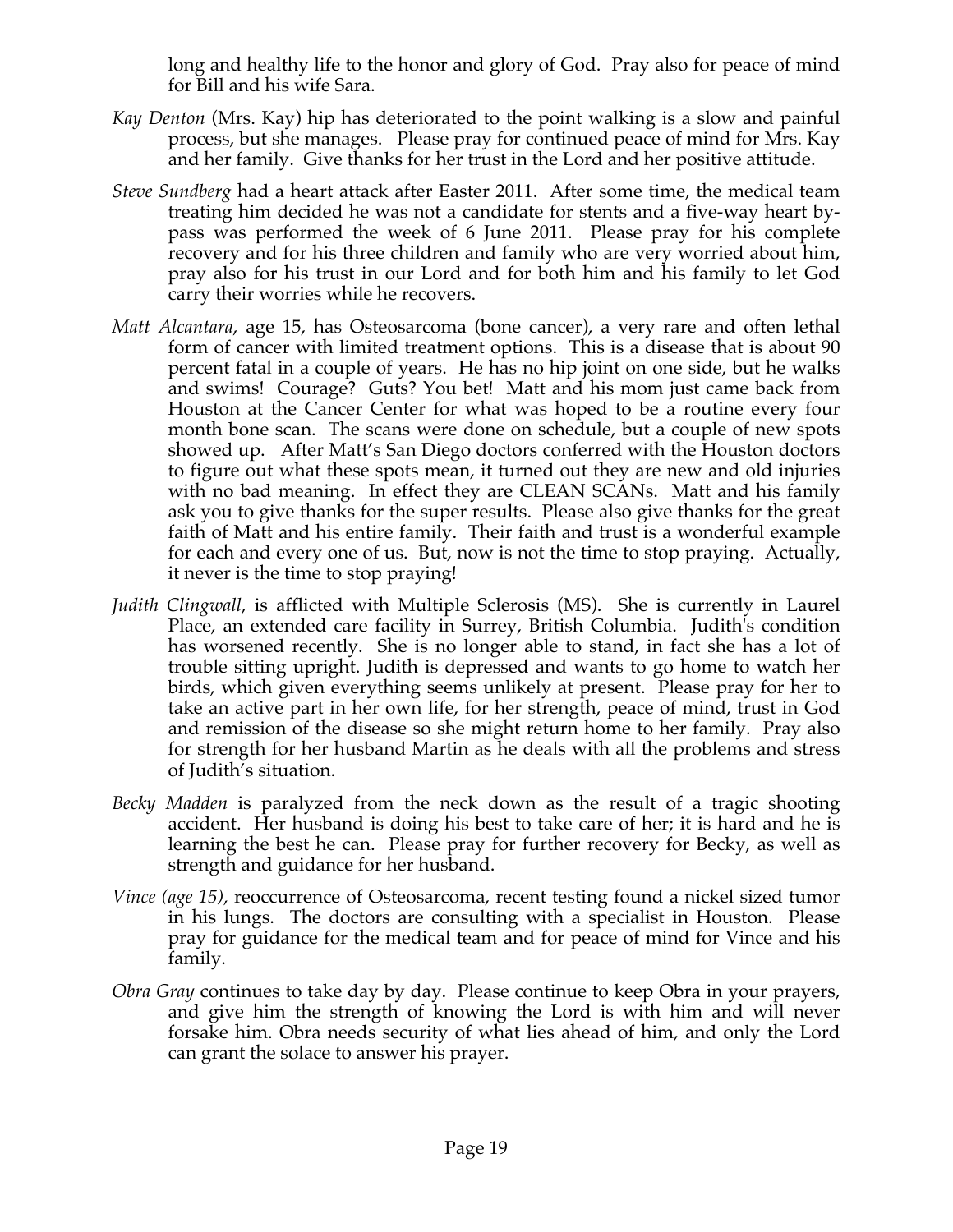### *Employment*

- *Rodriguez Family* are looking for work. It seems many obstacles have been put in their way of finding employment. Please pray they will find employment with a firm that will be able to use their considerable skill and hard work to benefit both the firm and the family.
- *Sarah* is concerned about the future with her company. She would appreciate prayers for her continued employment and that her firm might find more and better ways to use her help.

### *Financial Guidance and Healing*

*David and Lorna* are having financial problems. They are trying to find a smaller home which may be more affordable. *Lorna* has had an ongoing battle with brain cancer, her trips back and forth to the hospital have drained their finances to the point they sometimes struggle to have enough food in the house. Pleaser pray for Lorna's healing and guidance on how they might handle the financial difficulties in which they have found themselves.

#### *Guidance*

- *Daniel and Danielle* are experiencing family strife as a result of custodial issues with a daughter. Please pray they and those they strive with might look to the child's best interests in their time of difficulty and disagreement; to work for her best interests and not use her as a weapon amongst themselves.
- *Abigail* is a teenager who has behavior problems. She feels she is in an area of mental darkness. Please pray that she might look to God for help and not within herself.
- *Sara* asks that you pray for guidance for her as she deals with the stresses of her family and life. Pray that she can separate those things which she can affect from those things which she cannot and give her grace to accept that she cannot do everything and can only change those things within her control.
- *Jacquie* to open her heart to God and accept His Love and Grace.
- *Hap* and *Ryan* both ask you to pray they might be able to trust God will help them make the right decisions at the right time and not to worry uselessly, to change those things they can change, accept those things they cannot change, sleep well to be able to do the correct things with a clear head and that they will open their hearts to the Holy Ghost.

### *Guidance for Ministers*

- Ken Howes has been invited to St. Peter's Lutheran Church in Winnipeg, Manitoba, Canada to preach. There is a possibility of a call to that church, a 600-member church with weekly services in German and English. His ability to speak German was what prompted their interest in Ken; he preached in both languages last Sunday. Please pray for Ken, his family and St. Peter's. Pray also for Ken to not worry about his brother Larry.
- *Rev LTC Al Ryan* has been appointed Deacon-In-Charge of the mission parish of St. Augustine of Canterbury Anglican Church, Anglican Church in America (ACA) parish in Old Orchard Beach, Maine. It is a small but growing mission, which has been plagued by clergy change. Al, the diocesan pilot, has been appointed for one year, during which time he is to help them identify what their needs are for a vicar. He has done this before and asks you to pray for God's help one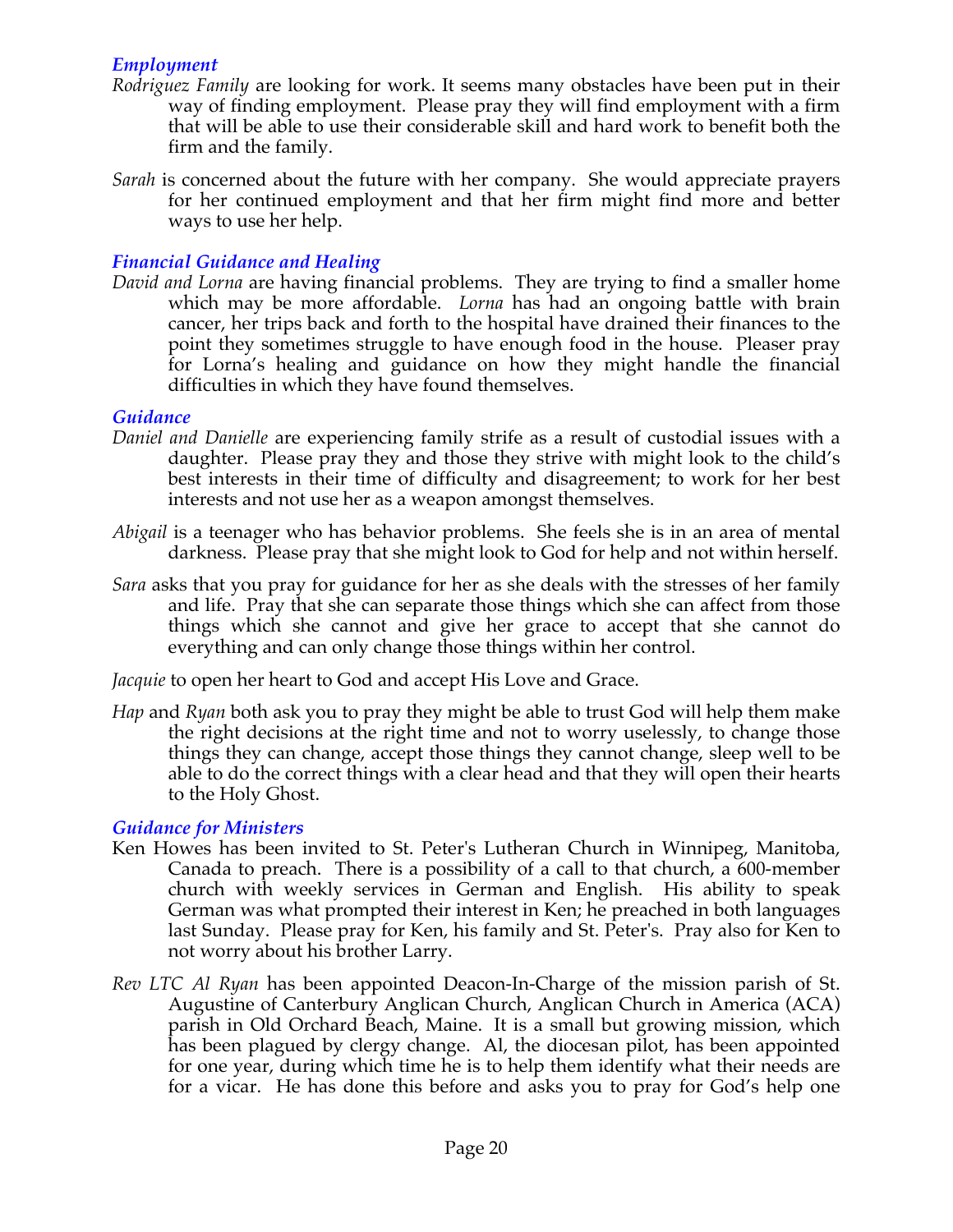more time; not only for himself, but for the parish.

### *Armed Forces & Contractors*

Airman Donny Patton (Kadena AB, Japan), Jordan (USMC – Fleet Marine Force - Pacific), Trevor (USAF - KC-10 Boom Operator), Trevor (USN – Whidbey Island, EF-18 Pilot), Kurt Thomas (USN – Guam)

### *Persecuted*

Around the world, Christians are under attack, not only in the Muslim world, but from Hindus and others in India. Also, they are under continual attack in the name of "Separation of Church and State" in the western world, as it becomes actively atheist or pro-devil buddy. Please pray for God's guidance and protection for all persecuted Christians and those around them.

## *Thanksgiving*

- *Tuck Arnold, Shamim Gray and Gene Hillger* give thanks for safe travel and return to their homes in peace.
- *Ernest* had a successful angiography and stent emplacement on Saturday 15 December 2012. He is now home and doing very well. Please give thanks for the successful surgery, the medical team doing a great job and also pray for his continued full recovery.

## *Various Special Requests*

- We ask that you pray, please ask God that the Holy Ghost might give you insight into how you might make the lives of your friends and family better. Remember helping others is not just those who you don't know!
- Please join us in praying that the *Free Teen Guitar Class* will be continue to be an opportunity for God to work in the lives of the kids and their families. Please ask God to guide the class to new opportunities to make Him known to others. Help us to let the love of our Lord shine through us into their lives, putting Him first, so that He might enter in to their hearts and lives.

## *Question that only you can ask*

What would you like to know about our history, what we believe, what we do or how we operate? Hap is looking for material for the continuing education class and *Thought for the Day* material. Help us help you. Please send your question to Hap so we all can get an answer. Just because you don't know the answer to your question doesn't mean you are the only one who doesn't know. But, if you don't ask, no one will know.

## *I'd like to get a different point across or announce something*

If you have a different point of view, I would be happy to give you room to get your point across. While this publication is my perspective on events, I recognize not everyone may agree and that some people would like to express their own opinion. If you want to write something, please forward your item to Hap (with a note as to whether or not you would like editing help) to: hap@faithfulcenturion.org.